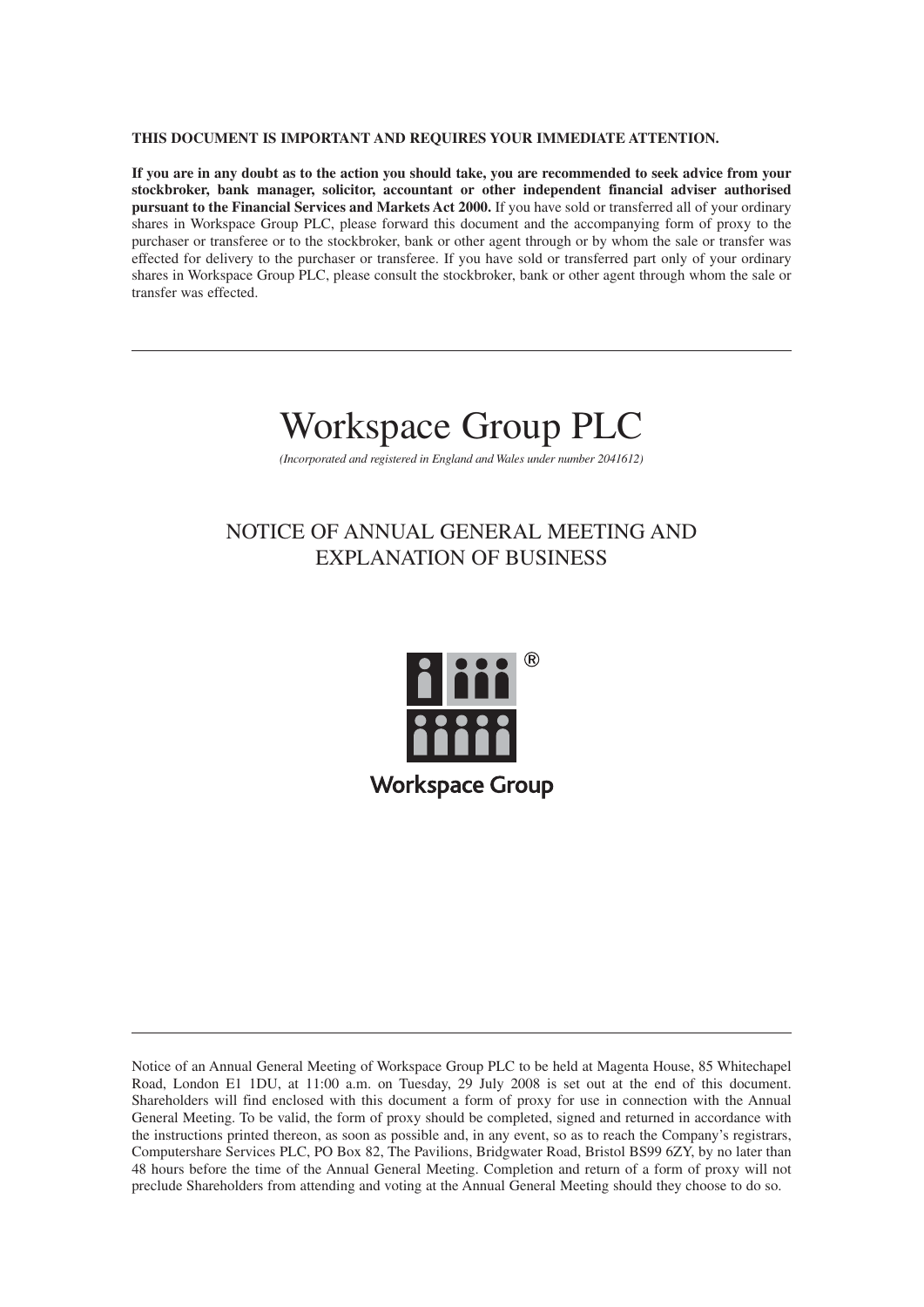### DEFINITIONS

In this document, except where the context otherwise requires, the following expressions shall have the following meanings:

| 'Annual General Meeting' or 'AGM' | the annual general meeting of the Company convened for Tuesday,<br>29 July 2008, notice of which is set out at the end of this document,<br>or any reconvened meeting following adjournment thereof; |
|-----------------------------------|------------------------------------------------------------------------------------------------------------------------------------------------------------------------------------------------------|
| 'Annual Report and Accounts'      | the annual report and accounts for the financial year ended<br>31 March 2008 and the reports of the Directors and auditors thereon;                                                                  |
| 'Articles'                        | the articles of association of the Company;                                                                                                                                                          |
| 'Board' or 'Directors'            | the directors of the Company for the time being;                                                                                                                                                     |
| 'Company'                         | Workspace Group PLC; and                                                                                                                                                                             |
| 'Shareholders'                    | holders of ordinary shares in the capital of the Company.                                                                                                                                            |
|                                   |                                                                                                                                                                                                      |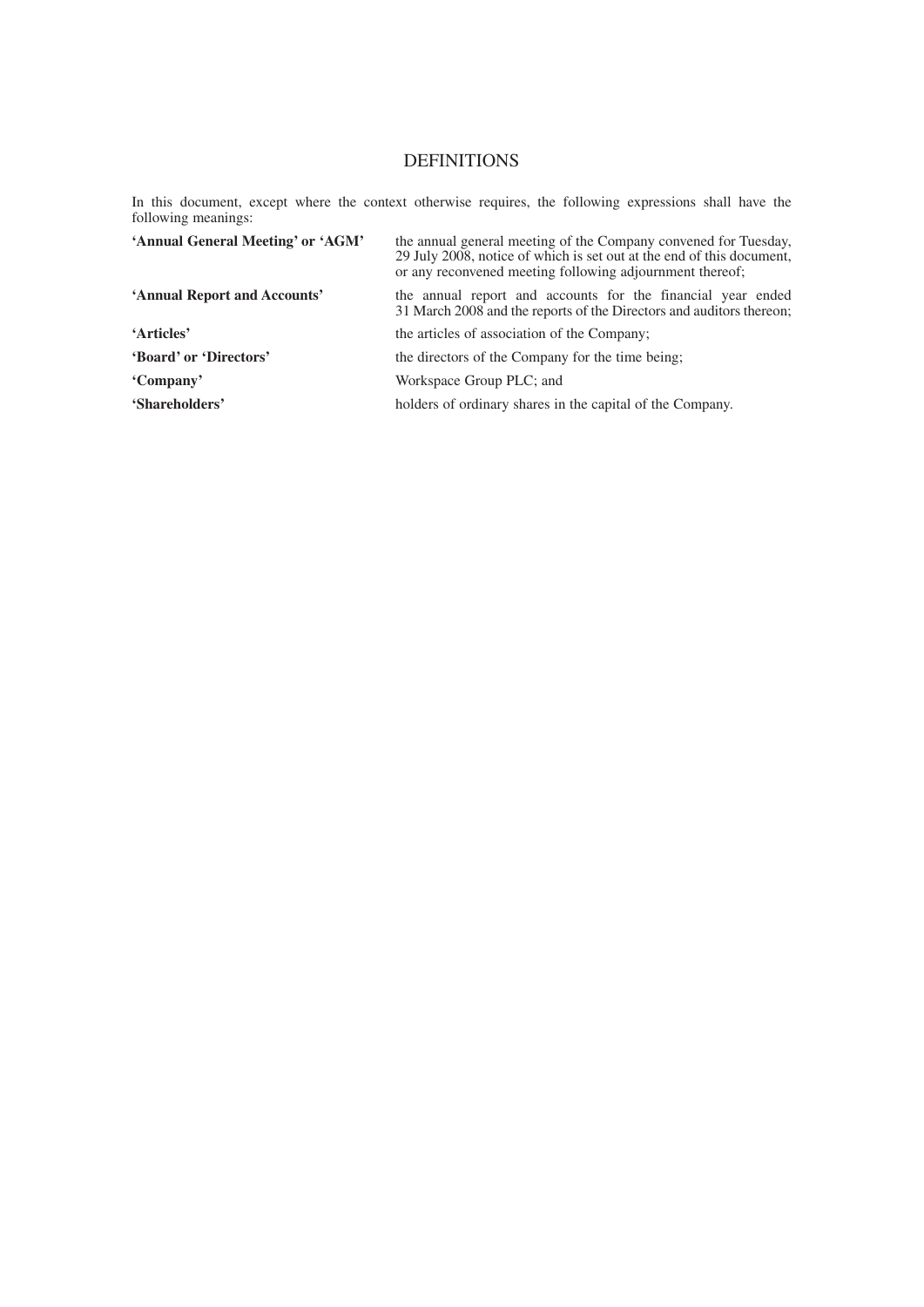

### Workspace Group PLC

*(Incorporated and registered in England and Wales under number 2041612)*

Directors: Registered office:

A J Hales CBE (Non-Executive Chairman) Magenta House H Platt (Chief Executive) 85 Whitechapel Road J Bywater (Non-Executive Director) London B Cragg (Non-Executive Director) E1 1DU R Dickinson (Non-Executive Director) J P Marples (Property Director) G Clemett (Finance Director)

*To Shareholders, and for information only, to share option holders*

*27 June 2008*

*Dear Shareholder*

Notice of Annual General Meeting and explanation of business

#### **Introduction**

I am pleased to invite you to the twenty-second Annual General Meeting (**'AGM'**) of the Company to be held at the Company's registered office, Magenta House, 85 Whitechapel Road, London E1 1DU, at 11:00 a.m. on Tuesday, 29 July 2008.

A formal notice convening the AGM is set out on pages 15 to 18 of this document and an explanation of each of the resolutions the Directors will be proposing at the AGM is set out below.

#### **Ordinary business at the Annual General Meeting**

#### **Annual Report and Accounts (resolution 1)**

The business of the AGM will begin with a resolution to receive the Annual Report and Accounts. Shareholders will have the opportunity to put any questions on the Annual Report and Accounts to the Board before the resolution is proposed at the AGM.

#### **Declaration of final dividend (resolution 2)**

Shareholders will be asked to approve the payment of a final dividend of 3.04 pence per share in respect of the financial year ended 31 March 2008. If approved at the AGM, this dividend will be paid on 6 August 2008 to Shareholders entered on the register of members at the close of business on 11 July 2008.

#### **Re-election of directors (resolutions 3 to 5)**

The Articles require one-third (but no more than one-third) of the current Directors to retire by rotation at every AGM. In accordance with this requirement, Messrs H Platt and B Cragg retire by rotation and, being eligible, offer themselves for re-election at the AGM. In addition, Mr G Clemett was appointed as a Director during the year and, in accordance with the Articles, retires at the AGM and stands for re-election. Brief biographical details of each of the Directors are set out on page 37 of the Annual Report and Accounts.

#### **Directors' remuneration report (resolution 6)**

Shareholders are asked to approve the Directors' remuneration report. This contains the remuneration policy and is set out on pages 43 to 54 of the Annual Report and Accounts.

#### **Re-appointment and remuneration of auditors (resolution 7)**

Shareholders will be asked to re-appoint PricewaterhouseCoopers LLP as the Company's auditor until the conclusion of the next AGM and to grant authority to the Directors to determine their remuneration.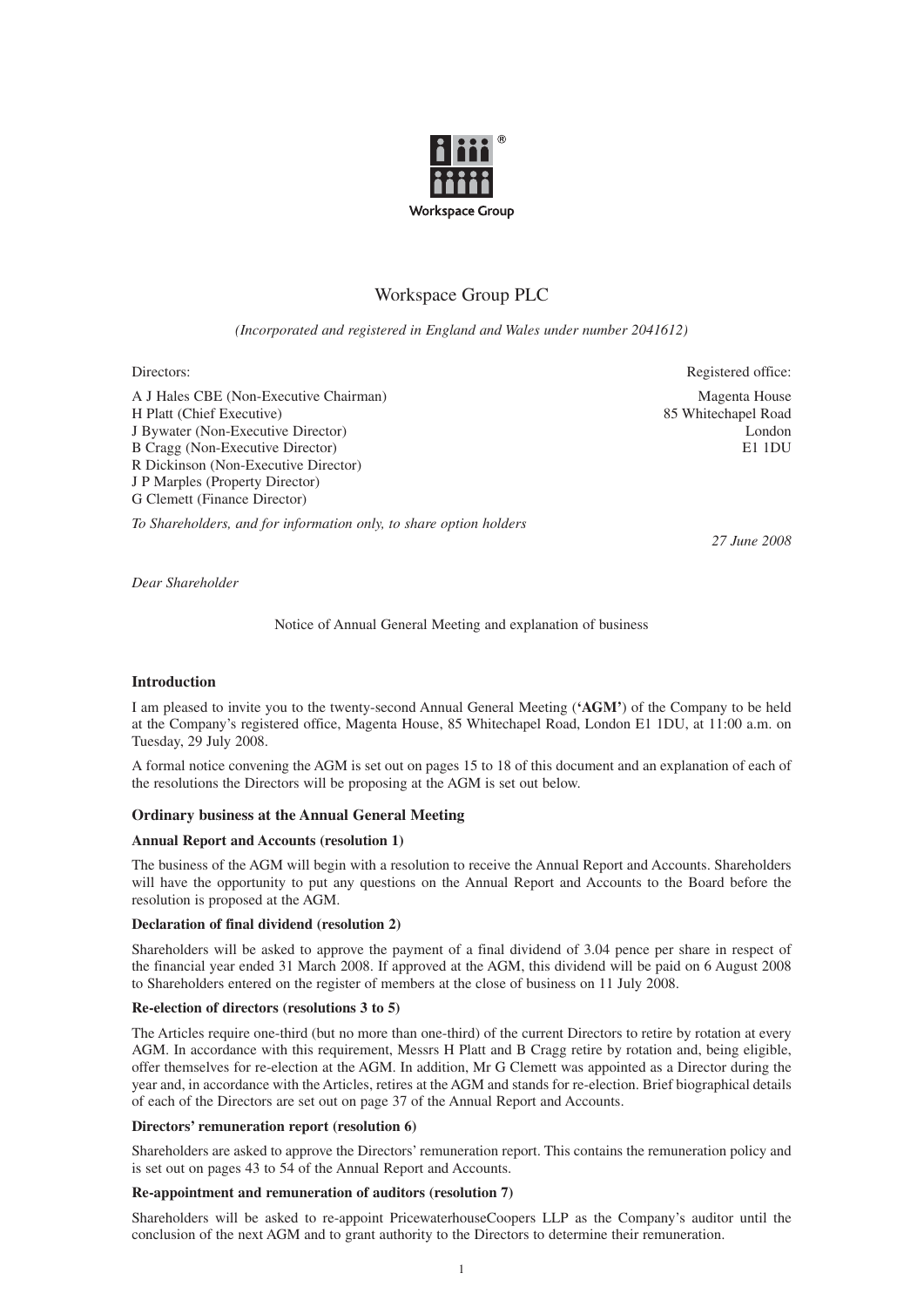#### **Special business at the Annual General Meeting**

#### **Renewal of authority to allot securities and to dis-apply pre-emption rights (resolutions 8 and 9)**

Resolutions dealing with the authority of the Directors to allot shares will be proposed at the AGM.

By law, directors are not permitted to allot new shares (or to grant rights over shares) unless authorised to do so by Shareholders. In addition, directors require specific authority from Shareholders before allotting new shares (or rights in respect of shares) for cash without first offering them to existing Shareholders in proportion to their holdings.

Resolution 8 gives the Directors the necessary authority until the date of the next AGM or, if earlier, 15 months after the date of passing the resolution to allot shares, up to an aggregate nominal amount of £5,800,000 (being approximately one-third of the issued share capital of the Company as at 26 June 2008).

Resolution 9 empowers the Directors until the date of the next AGM, or if earlier, 15 months after the date of passing the resolution to allot shares for cash (or transfer equity securities which are from time to time held by the Company in treasury) otherwise than to existing Shareholders on a pro rata basis up to an aggregate nominal amount of £871,560, which is equivalent to approximately 5% of the issued share capital of the Company as at 26 June 2008. It also enables the Directors, in the case of an issue by way of rights, to deal with fractional entitlements and to make such exclusions or other arrangements as may be appropriate to resolve legal, regulatory or practical problems which might arise, particularly with regard to overseas Shareholders. It is intended to renew such authority and power at successive annual general meetings. There is no present intention of issuing any ordinary shares, except in connection with the Company's share option schemes. As at 26 June 2008, the Company held no equity securities in treasury.

#### **Renewal of authority for purchase of own shares (resolution 10)**

Resolution 10 authorises the Company to make market purchases (within the meaning of section 163 of the Companies Act 1985) on the London Stock Exchange of up to an aggregate of 17,431,380 ordinary shares (equivalent to approximately 10% of the issued share capital of the Company as at 26 June 2008), at a minimum price per ordinary share of 10p and a maximum price of 105% of the average of the middle market quotations of the ordinary shares as derived from the London Stock Exchange Daily Official List for the five business days immediately preceding the day on which that ordinary share is contracted to be purchased.

Resolution 10 should not be taken as an indication that the Company will purchase ordinary shares at any particular price or indeed at all. The Directors will only consider making purchases if they believe that such purchases would result in an increase in earnings per share and are in the best interests of the Shareholders. Any ordinary shares purchased under the authority would either be cancelled, and the number of ordinary shares in issue would be reduced accordingly, or would be held in treasury.

The authority will expire on 28 January 2010, or at the conclusion of the AGM of the Company in 2009, if earlier. It is intended to renew such authority and power at successive annual general meetings.

By virtue of the Company (Acquisition of Own Shares) (Treasury Shares) Regulations 2003, certain listed companies which buy back their own shares are now permitted, subject to certain restrictions, to hold up to 10% of their issued shares in treasury rather than cancelling them. Instead, such repurchased shares may be held by companies as treasury shares and later resold for cash, transferred for the purposes of an employee share scheme, or cancelled. Whilst any shares are held in treasury, voting rights are suspended, dividends are not paid and companies cannot take advantage of statutory pre-emption rights in respect of the shares (other than in connection with a bonus issue of fully paid shares).

The Directors would consider holding as treasury shares any shares which the Company repurchases pursuant to the authority provided by this resolution 10. To the extent that any shares repurchased by the Company are held in treasury, earnings per share will only be increased on a temporary basis until such time as the shares are sold or transferred out of treasury. Overall, the directors believe that the ability of the Company to hold shares in treasury will provide the Company with greater flexibility in the management of its share capital.

#### **Consent to use of electronic communications (resolution 11)**

The Companies Act 2006 (the '**CA 2006**') has introduced new provisions dealing with, among other things, company communications to Shareholders and other provisions which facilitate communications in electronic form and by means of a website. These provisions replace the previous legislation in relation to electronic communications under the Companies Act 1985 (Electronic Communications) Order 2000 (the '**Electronic Communications Order**').

The Articles already contain provisions in relation to electronic communication to reflect the Electronic Communications Order. However, as a result of the implementation of the electronic communications provisions of the CA 2006 and changes to the Disclosure and Transparency Rules for listed companies, shareholder approval is now required for the Company to fully implement the electronic communications provisions of the CA 2006 and to comply with rule 6 of the Disclosure and Transparency Rules. The Directors consider it timely to seek such approval from Shareholders to enable communications between the Company and its Shareholders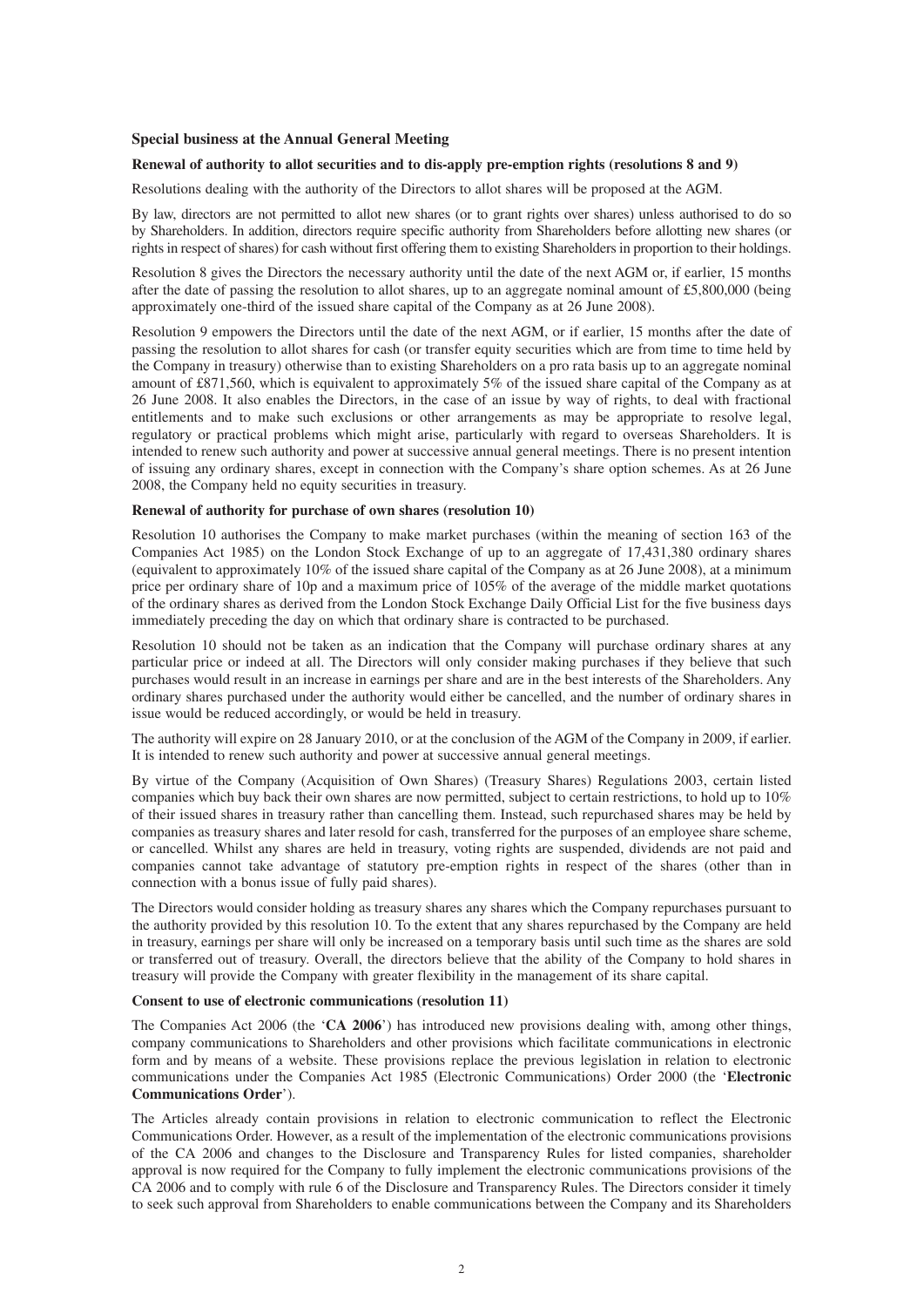to take place electronically. The passing of resolution 11 will give the Company flexibility to supply notices, documents and other information, such as the annual report and accounts, in electronic form and/or by means of a website in accordance with the provisions of the CA 2006.

The passing of resolution 11 would, provided that a person has agreed (generally or specifically) that the document or information may be sent or supplied in electronic form, allow the Company to send or supply such documents or information to that person in electronic form. Likewise, provided the Company has so agreed, it would also be possible for documents and information to be sent or supplied to the Company in that form.

Furthermore, the passing of resolution 11 would allow the Company to take advantage of the deemed consent provisions in relation to the use of a website for the supply of notices, documents and other information. If resolution 11 is passed, the Company would be able to treat a Shareholder as having consented to the supply of notices, documents and other information by making them available on the Company's website, provided that such Shareholder has been asked individually by the Company to agree to the supply of notices, documents and other information in this manner and such Shareholder has not responded to the Company's request within 28 days from when such request was sent.

Shareholders should note that, even if resolution 11 is passed, the Company cannot begin to communicate with Shareholders by electronic means or through the use of a website, unless and until Shareholders have given individual consent (or, in the case of the use of a website, do not respond within the 28-day period referred to above). A Shareholder may, if he or she wishes, continue to receive all Company communications in hard copy form. Moreover, a Shareholder may, in relation to a particular communication, request a hard copy form of that communication or, at any time, revoke his or her general agreement to be provided documentation in electronic form or by means of a website by delivering written notice of such revocation to the Company.

We expect these new arrangements to commence in relation to the communication of the Company's interim results for the six months to 30 September 2008.

#### **Amendments to the Articles (resolution 12)**

It is proposed that at the AGM certain technical amendments be made to the Articles to reflect certain provisions of the CA 2006 which came into force on 1 October 2007 and 6 April 2008. The CA 2006 also makes certain changes to the directors' conflicts of interest regime and these changes will come into force on 1 October 2008. The amendments to be made to the Articles to reflect the changes to the directors' conflicts of interest regime will only have effect from 1 October 2008, the date when the new provisions come into force. A summary of the proposed changes to the Articles is set out below.

It is anticipated that the remaining provisions of the CA 2006 will come into force on 1 October 2009. Accordingly, the Company will undertake a detailed review of its Articles in due course in order to reflect the entirety of the CA 2006 and associated legislation.

#### *Conflicts of interest*

The CA 2006 largely codifies the existing law in relation to directors' general duties, but with some important changes. From 1 October 2008, a director must avoid a situation where he has, or can have, a direct or indirect interest that conflicts, or possibly may conflict with, a company's interests. The requirement is very broad and could apply, for example, if a director becomes a director of another company or a trustee of another organisation. The CA 2006 allows directors of public companies to authorise conflicts and potential conflicts, where appropriate, where the Articles contain a provision to this effect. The CA 2006 also allows the Articles to contain other provisions for dealing with directors' conflicts of interests to avoid a breach of duty. The proposed changes to the Articles give the directors authority to approve such situations and also include other provisions to allow conflicts of interests to be dealt with in a similar way to the current position.

Shareholders should note that there are safeguards which will apply when directors decide whether to authorise a conflict or potential conflict. First, only directors who have no interest in the matter being considered will be able to take the relevant decision. Secondly, in taking the decision, the directors must act in a way they consider, in good faith, will be most likely to promote the company's success. The directors will be able to impose limits or conditions when giving authorisation, if they think this is appropriate.

It is also proposed that the changes to the Articles should contain provisions relating to confidential information, attendance at board meetings and availability of board papers, to protect a director being in breach of duty, if a conflict of interest or potential conflict of interest arises. These provisions will only apply where the position giving rise to the potential conflict has previously been authorised by the directors. It is the Board's intention to report annually on the Company's procedures for ensuring that the Board's powers to authorise conflicts are operated effectively.

#### *Electronic communications*

As referred to above, the Articles already contain provisions in relation to electronic communication to reflect the Electronic Communications Order. However, also as described above, Shareholder approval is nevertheless required for the Company to fully implement the new electronic communications provisions of the CA 2006. Given this, the Directors consider it appropriate to also update the Articles to reflect the new electronic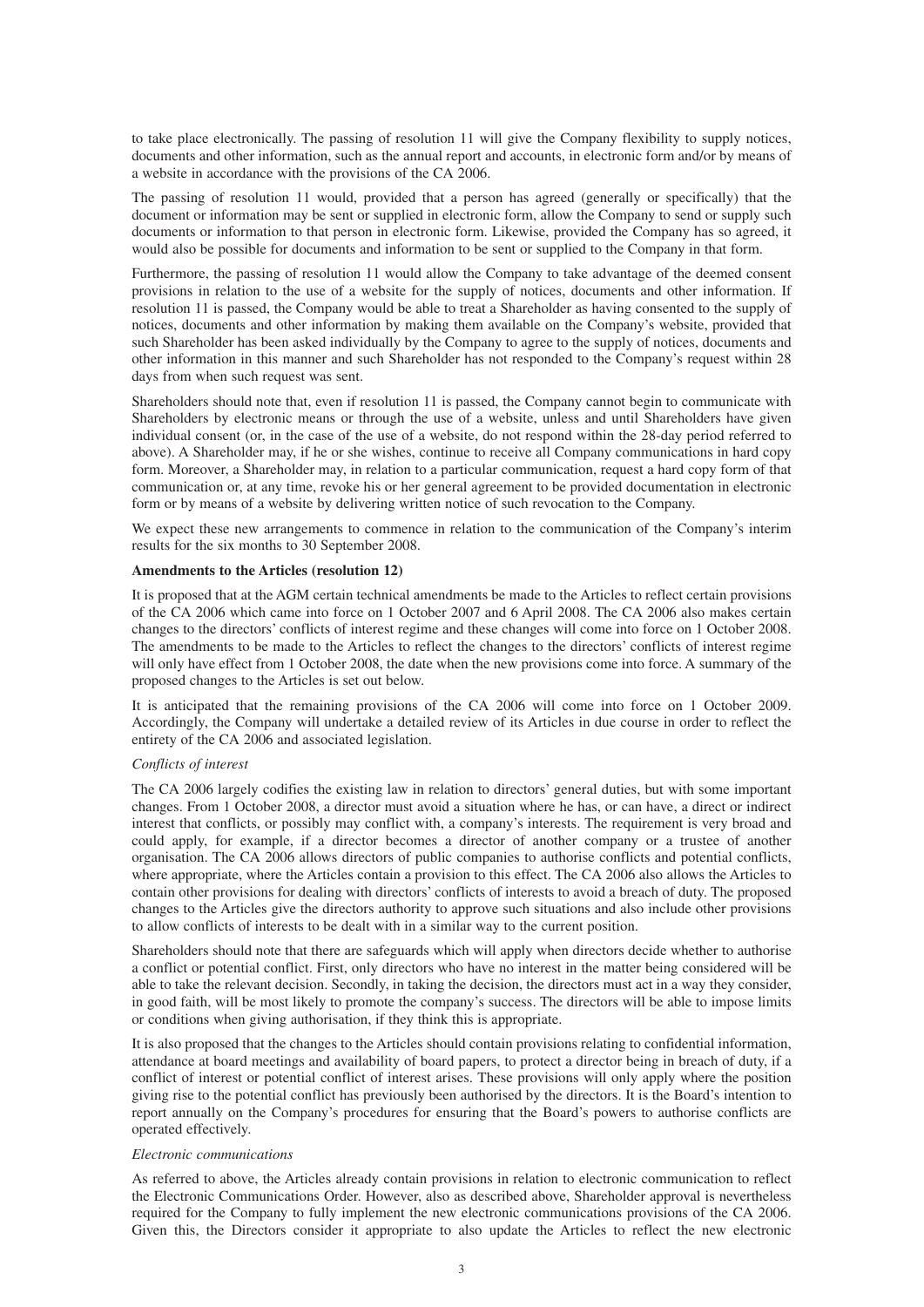communications provisions of the CA 2006 (although it should be noted that, provided Resolution 11 is passed, the use of electronic communications is not conditional upon the passing of Resolution 12).

#### *Directors' retirement age*

The Board is seeking to amend the Articles to remove the current Article 94 to reflect the change in the law relating to age discrimination and the repeal of section 293 of the Companies Act 1985, so that a director of the Company may continue as a director notwithstanding that he or she has reached the age of 70.

#### *Registration of transfer of shares*

The Board proposes the insertion of amendments to reflect the change in the law under the CA 2006 that a company is now required, if it refuses to register a transfer of shares, to give the transferee reasons for the refusal and to deliver notice of a refusal to register a transfer as soon as practicable, and in any event within two months after the date on which the transfer was lodged with the Company.

#### *Extraordinary general meetings*

The Board proposes various changes to reflect the fact that the CA 2006 does not use the term 'extraordinary general meeting'. Instead, meetings are either annual general meetings or general meetings.

#### *Extraordinary resolutions*

The Board proposes various changes to reflect the fact that the concept of an extraordinary resolution has been abolished under the CA 2006, with such decisions now to be decided by special resolution.

#### *Proxies*

A proxy has a statutory right under the CA 2006 to speak at any general meeting. Under the CA 2006, proxies are also entitled to vote on a show of hands, whereas under the current Articles proxies are only entitled to vote on a poll. Multiple proxies may be appointed provided that each proxy is appointed to exercise the rights attached to a different share held by the Shareholder. The Board proposes that the Articles are amended to reflect these new provisions.

The full text of the proposed amendments to the Articles are set out in the appendix to this document.

#### **Ratification of fees paid to non-executive directors (resolution 13)**

The aggregate amount of fees that can be paid by the Company to the Non-Executive Directors for their services is authorised by the Articles. Pursuant to this authority, the current aggregate amount of fees that can be paid to the Non-Executive Directors is £100,000 per annum. Over the past eight years, the Company has each year paid its Non-Executive Directors an aggregate amount which has exceeded this limit by no more than £109,000 in any such year. The Board now seeks Shareholder ratification of the payments made in excess of the current limit set out in the Articles.

#### **Directors' fees (resolution 14)**

The Board is seeking Shareholder authority to increase the aggregate amount of fees that can be paid by the Company to directors under Article 103.1, to an aggregate amount of £400,000 per annum. As referred to above, the current limit is £100,000 per annum, such limit having been in place since the Company's flotation in 1993. In accordance with the Board's normal practices and procedures, the amount of fees payable to directors will be decided next April.

#### **Action to be taken**

You will find enclosed a form of proxy for use at the AGM, to be held at the Company's registered office, Magenta House, 85 Whitechapel Road, London, E1 1DU at 11:00 a.m. on Tuesday, 29 July 2008.

Whether or not you intend to be present at the AGM you are requested to complete the form of proxy and return it to the Company's registrars, Computershare Services PLC, PO Box 82, The Pavilions, Bridgwater Road, Bristol BS99 6ZY, by no later than 48 hours before the date of the AGM. Completion and return of a form of proxy will not preclude Shareholders from attending and voting at the AGM should they choose to do so.

#### **Recommendation**

Your Board considers that the resolutions to be proposed at the AGM are in the best interests of the Company and the Shareholders as a whole and unanimously recommends that you vote in favour of the proposed resolutions as the Directors intend to do in respect of their own beneficial shareholdings.

Yours sincerely

low the

**A J Hales CBE** *Chairman*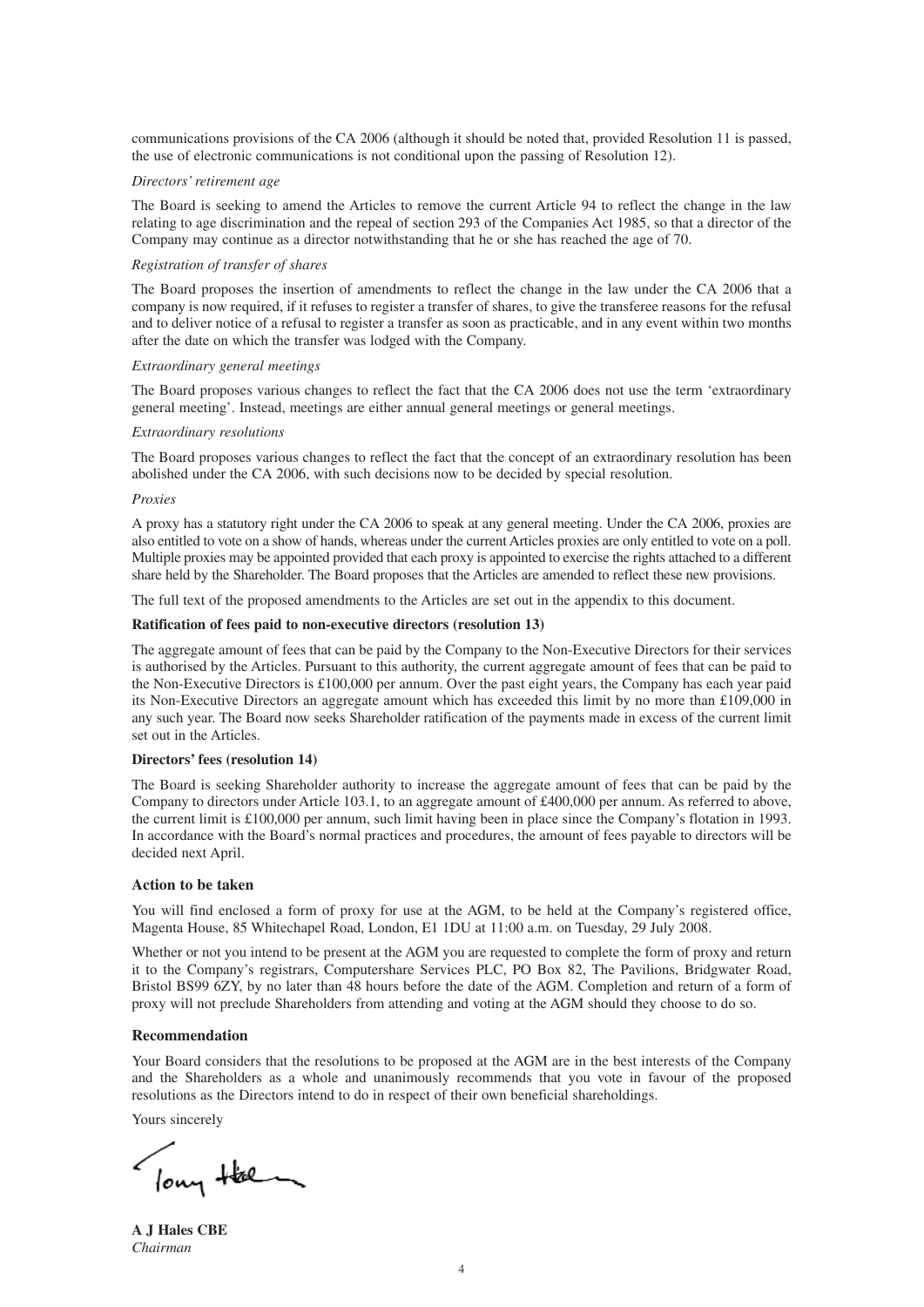#### APPENDIX

#### **Full text of proposed amendments to the Articles of Association**

If resolution 12 is passed, the Articles of the Company would be amended as follows:

- (a) with immediate effect:
	- (i) by deleting the word 'communications' and substituting therefor the word 'communication' in both places where it occurs in the definition of "**address**" in Article 2.1;
	- (ii) by inserting the words 'or deemed to be present' in the definition of "**Board**" in Article 2.1 after the words '''**Board**" means the board of Directors for the time being of the Company or the Directors present';
	- (iii) by deleting the definition of "**communication**" from Article 2.1;
	- (iv) by deleting the definition of "**electronic communication**" from Article 2.1;
	- (v) by inserting the following definition in Article 2.1, after the definition of "**Director**":

'''**electronic form**" has the meaning given to it in section 1168 of the Companies Act 2006, and shall include provision of any information or document on a website, and references to "**electronic copy**", "**electronic communication**" and "**electronic means**" shall be construed accordingly';

(vi) by inserting the following definition in Article 2.1 after the definition of "**execution**":

'''**FSMA**" means the Financial Services and Markets Act 2000';

(vii) by inserting the following definition in Article 2.1, after the definition of "**holder**":

'''**Listing Rules**" means the listing rules made by the UKLA relating to admission to the Official List as the same may be amended from time to time';

(viii) by inserting the following definition in Article 2.1 after the definition of "**Office**";

'''**Official List**" means the list of securities that have been admitted to listing which is maintained by the UKLA in accordance with FSMA';

(ix) by inserting the following definition in Article 2.1, after the definition of "**Register**":

'"**relevant system**" means a computer-based system and procedures which enable title to units of a security to be evidenced and transferred without a written instrument pursuant to the Uncertificated Securities Regulations 2001 (SI 2001 No 3755)';

(x) by inserting the following definition in Article 2.1 after the definition of "**the London Stock Exchange**":

'''**UKLA**" means the Financial Services Authority acting in its capacity as the competent authority for the purposes of Part VI of FSMA';

- (xi) by deleting the definition of "**writing or written**" from Article 2.1;
- (xii) by inserting the following definition in Article 2.1, after the definition of "**United Kingdom**":

'"**writing or written**" means and includes printing, typewriting, lithography, photography and any other mode or modes of representing or reproducing words in a legible and non-transitory form and, if the Board shall in its absolute discretion determine for any purpose or purposes under these Articles, subject to such terms and conditions as the Board may determine, electronic communication.';

- (xiii) by deleting the words 'or an extraordinary resolution' and ', and where an extraordinary resolution is required a special resolution shall also be effective' from Article 2.5;
- (xiv) by deleting the words 'and without giving any reason' from Article 34.1;
- (xv) by inserting the words 'as soon as practicable and in any event,' in Article 35.1 after the words 'If the Board refuses to register a transfer of a share it shall,';
- (xvi) by inserting the words 'together with its reasons for the refusal' in Article 35.1 after the words 'send notice of the refusal to the transferee';
- (xvii) by deleting the words 'an extraordinary' from Article 46.1 and substituting therefor the words 'a special';
- (xviii) by deleting the words 'an extraordinary' from Article 47.1 and substituting therefor the words 'a special';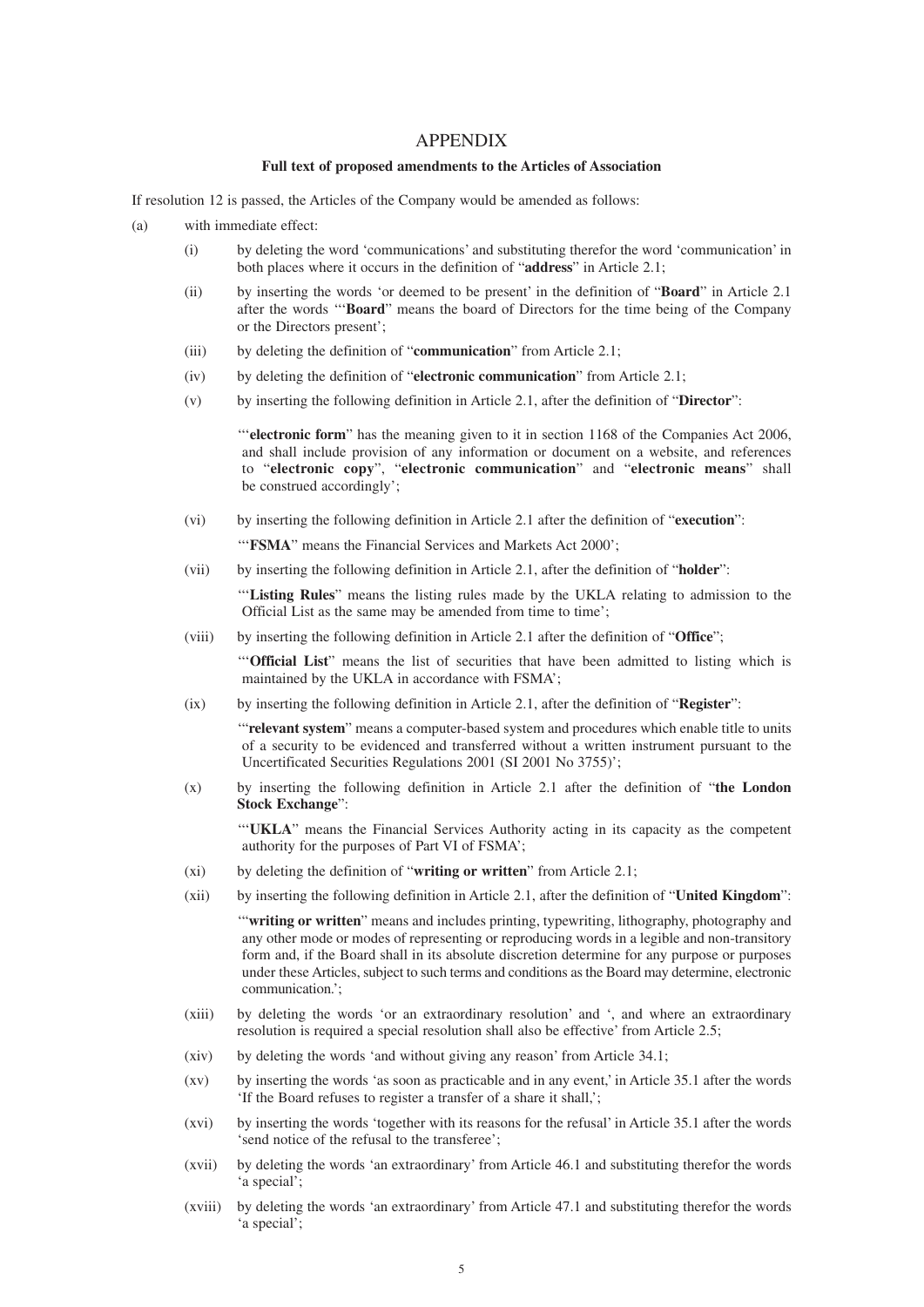(xix) by deleting Article 51 in its entirety and substituting therefor the following new Article 51:

#### '**51 General meetings**

- 51.1 All meetings of members, other than annual general meetings, shall be called general meetings.';
- (xx) by deleting Article 52 in its entirety and substituting therefor the following new Article 52:

#### '**52 Convening of general meeting**

- 52.1 The Board may convene a general meeting whenever it thinks fit. At any meeting convened on a member's requisition or by such requisitionists no business shall be transacted except that stated by the requisition or proposed by the Board. If there are not within the United Kingdom sufficient members of the Board to convene a general meeting, any Director, or any member of the Company, may call a general meeting.';
- (xxi) by deleting the words 'an extraordinary' from Article 53.1 and substituting therefor the word 'a';
- (xxii) by deleting the words 'All other extraordinary general' from Article 53.1 and substituting therefor the words 'All other general';
- (xxiii) by deleting the words 'an extraordinary' from Article 53.3(a) and substituting therefor the word 'a';
- (xxiv) by deleting the words 'or extraordinary' from Article 53.3(d);
- (xxv) by deleting Article 53.5 in its entirety;
- (xxvi) by deleting the words 'or extraordinary' from Article 67.1;
- (xxvii) by inserting the words 'or electronic means, or any combination thereof' in Article 68.1, after the words 'including the use of ballot or voting papers or tickets';
- (xxviii) by deleting the existing Article 73.1 in its entirety and substituting therefor the following new Article 73.1:
	- '73.1 Any person or persons (whether a member of the Company or not) may be appointed to act as a proxy provided that each proxy is appointed to exercise the rights attached to a different share or shares held by the member. The appointment of a proxy or proxies shall not preclude a member from attending and voting in person on a show of hands or on a poll on any matters in respect of which the proxy or proxies is or are appointed. In the event that and to the extent that a member personally votes his shares his proxy or proxies shall not be entitled to vote and any vote cast by a proxy in such circumstances shall be ignored.';
- (xxix) by inserting the following new Articles 73.2 and 73.3:
	- '73.2 When two (or more) valid but differing appointments of proxy are received in respect of the same share for use at the same meeting and in respect of the same matter, the one which is last validly received (regardless of its date or of the date of its execution or submission) shall be treated as replacing and revoking the other or others as regards that share. If the Company is unable to determine which appointment was last validly received, none of them shall be treated as valid in respect of that share.
	- 73.3 If, in relation to the exercise by a member of his right to vote both in person and by proxy, and/or his right to appoint more than one proxy, in respect of different parts of his holding, any question shall arise as to whether any particular person or persons has or have been validly appointed as his proxy or proxies to vote in respect of any particular part or parts of his holding (whether by reason of the aggregate number of shares held by him or for any other reason), such question shall be determined by the Chairman who in making such determination (which may include the rejection of a particular instrument or particular instruments of proxy as invalid) shall act in what he considers on the information available to him and in his absolute discretion to be the manner in which such member would have wished him to act.';
- (xxx) by deleting the existing Article 74 in its entirety and substituting therefor the following new Article 74: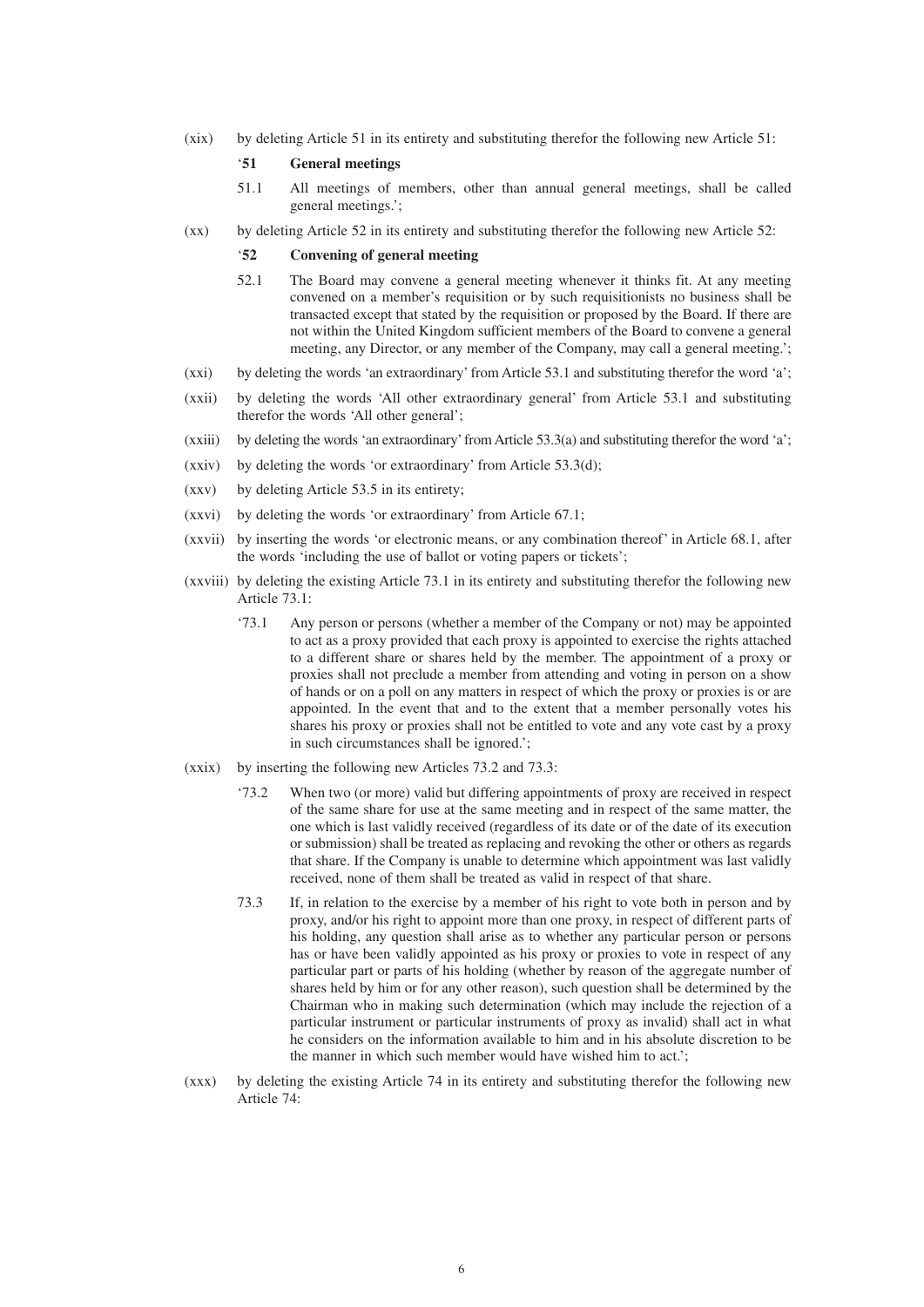#### '**74 Form of proxy**

- 74.1 An instrument appointing a proxy shall, subject to the provisions of the Act:
	- (a) be in writing and may be contained in an electronic communication, in any such case in any common form or in such other form as the Board may approve, and (i) if in writing but not contained in an electronic communication, made under the hand of the appointor or of his attorney duly authorised in writing or, if the appointor is a corporation, under its common seal or under the hand of some officer or attorney or other person duly authorised in that behalf; or (ii) in the case of an appointment contained in an electronic communication, submitted by or on behalf of the appointor, subject to such terms and conditions as the Board may decide from time to time;
	- (b) be deemed (subject to any contrary direction contained in the same) to confer authority to exercise all or any rights of his or their appointee to demand or join in demanding a poll and to speak at any meeting and to vote (whether on a show of hands or on a poll) on any resolution or amendment of a resolution put to the meeting for which it is given, the election of a Chairman, and the adjournment of the meeting, as the proxy or proxies think(s) fit;
	- (c) unless the contrary is stated therein, be valid as well for any adjournment of the meeting as for the meeting to which it relates; and
	- (d) where it is stated to apply to more than one meeting, be valid for all such meetings as well as for any adjournment of any such meetings.
- 74.2 The Board may allow a proxy for a holder of any shares in uncertificated form to be appointed by electronic communication in the form of an uncertificated proxy instruction. The Board may also allow any supplement to the uncertificated proxy instruction or any amendment or revocation of any uncertificated proxy instruction to be made by a further uncertificated proxy instruction.
- 74.3 The Board may decide what method should be used to determine at what time the instruction or notification is treated as being received by the Company. The Board may treat any notification purporting or expressed to be sent on behalf of a holder of a share in uncertificated form as sufficient evidence of the authority of the person sending the instruction to send it on behalf of that holder.
- 74.4 For the purposes of this Article 74, an uncertificated proxy instruction is a properly authenticated dematerialised instruction, and/or other instruction or notification, sent through a relevant system to a participant in that system chosen by the Board to act for the Company. The uncertificated proxy instruction may be in any form and subject to any terms and conditions that the Board deems appropriate, but always subject to the facilities and requirements of the relevant system.';
- (xxxi) by deleting the words 'which is not contained in an electronic communication' from Article 75.1;
- $(xxxiii)$  by deleting the existing Article 75.1(a) in its entirety and substituting therefor the following new Article 75.1(a):
	- '(a) in the case of an instrument in writing (including, whether or not the appointment of a proxy is contained in an electronic communication, any such power of attorney or other authority), be deposited at the Office or at such other place or places within the United Kingdom as is specified in the notice convening the meeting or in any notice of any adjourned meeting or in any instrument of proxy sent out by the Company in relation to the meeting not less than 48 hours before the time of the holding of the meeting or adjourned meeting at which the person named in the instrument proposes to vote; or';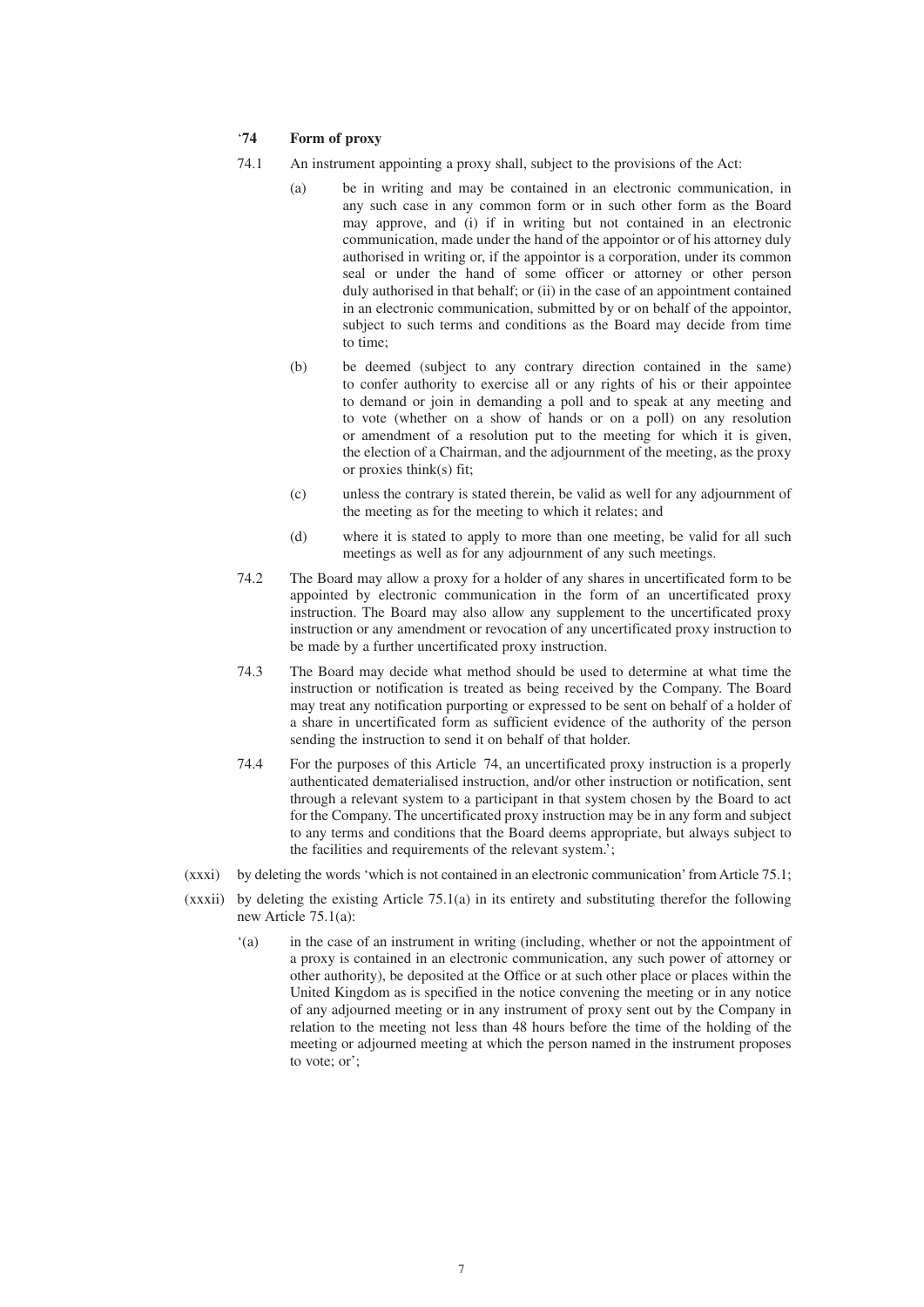- (xxxiii) by inserting the following new Article 75.1(aa):
	- '(aa) in the case of an appointment contained in an electronic communication, where an address has been specified for the purpose of receiving communications:
		- (i) in the notice convening the meeting; or
		- (ii) in any instrument of proxy sent out by the Company in relation to the meeting; or
		- (iii) in any invitation contained in an electronic communication to appoint a proxy issued by the Company in relation to the meeting,

be received at such address not less than 48 hours before the time for holding the meeting or adjourned meeting at which the person named in the appointment proposes to vote; or';

- (xxxiiv) by deleting Article 75.2 in its entirety;
- (xxxv) by deleting Article 76 in its entirety;
- (xxxvi) by deleting the words 'as has been appointed for the deposit of instruments of proxy, at least 48 hours before the commencement of the meeting or adjourned meeting or the taking of the poll at which the instrument of proxy is used.' from Article 78.1 and substituting therefor the following words:

'or address as has been appointed for the deposit or receipt of a proxy:

- (a) in the case of a meeting or adjourned meeting, at least 48 hours before the commencement of the meeting or adjourned meeting;
- (b) in the case of a poll taken more than 48 hours after it was demanded, at least 24 hours before the taking of the poll; and
- (c) in the case of a poll not taken forthwith but taken not more than 48 hours after it was demanded, at the meeting at which the poll was demanded.';
- (xxxvii) by inserting the words 'or the address for the service of notices notified under Article 158.1 or 158.2' in Article 81.1(b) after the words 'or other last known address of the member or person entitled by transmission to the share';

(xxxviii)by deleting Article 94 in its entirety;

- (xxxix) by deleting the existing Article 120.1 in its entirety and substituting therefor the following new Article 120.1:
	- '120.1 One Director may, and the Secretary at the request of a Director shall, summon a Board meeting at any time. Notice of a Board meeting shall be deemed to be properly given to a Director if it is given to him personally or by word of mouth or sent in writing to him at his last known address or any other address given by him to the Company for that purpose or by electronic communication to any address given by him to the Company for that purpose. A Director may waive the requirement that notice be given to him of any Board meeting, either prospectively or retrospectively. It shall not be necessary to give notice of a Board meeting to a Director who is absent from the United Kingdom unless he has requested of the Board in writing that notices of Board meetings shall during his absence be given to him at any address in the United Kingdom notified to the Company for this purpose or any address for the receipt of electronic communications notified by him to the Company for that purpose, but he shall not, in such event, be entitled to a longer period of notice than if he had been present in the United Kingdom at that address.';
- (xl) by deleting Article 124 in its entirety and substituting therefor the following new Article 124:

#### '**124 Participation by telephone or facsimile**

124.1 Any Director or his alternate may validly participate in a meeting of the Board or a committee of the Board through the medium of conference telephone or any other form of communications equipment, provided that all persons participating in the meeting are able to hear and speak to each other throughout such meeting, or by a series of telephone calls from the Chairman of the meeting or by exchange of facsimile transmissions or electronic communications addressed to the Chairman of the meeting.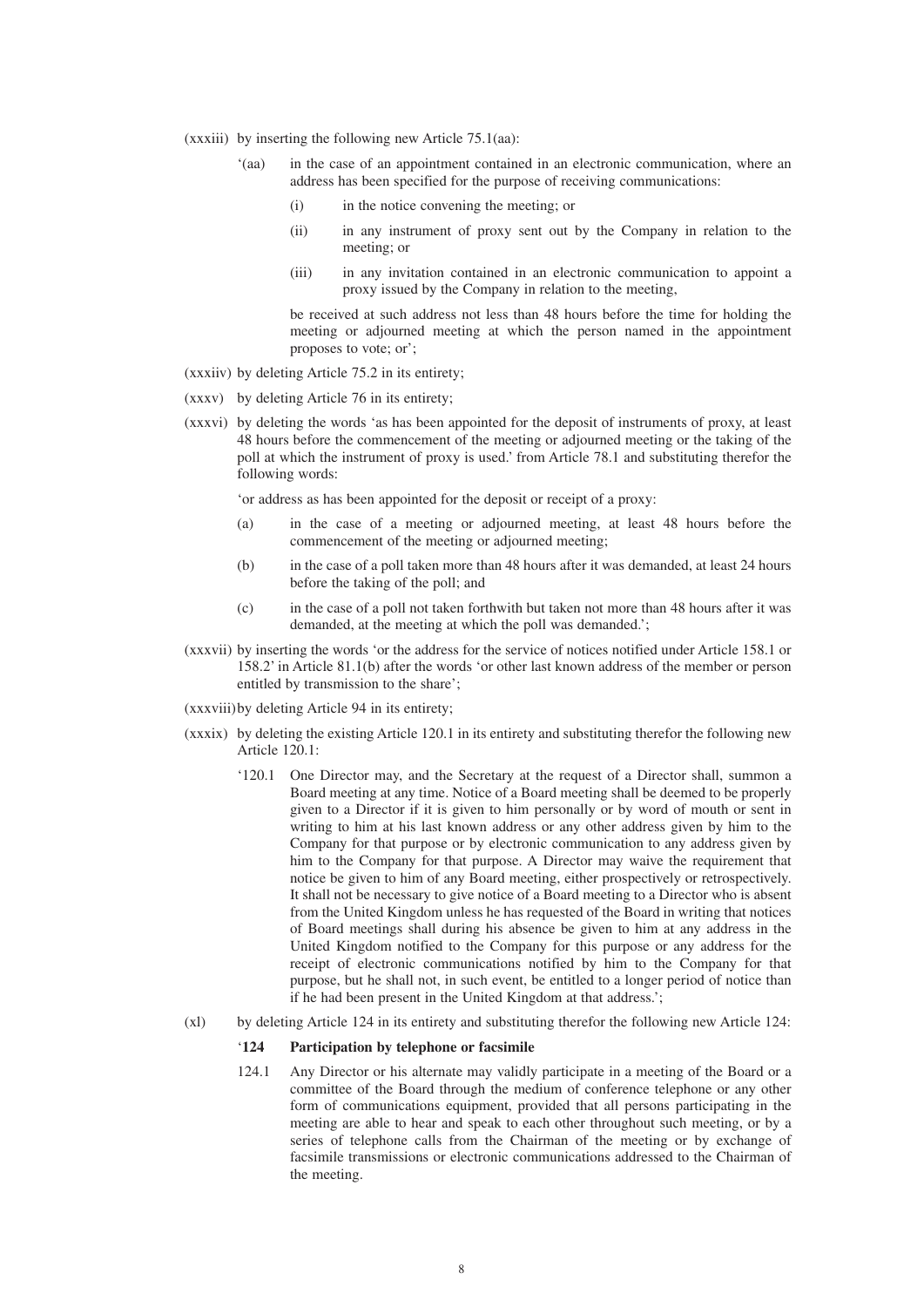- 124.2 A person so participating by being present or being in telephone communication with or by exchanging facsimile transmissions or electronic communications with those in the meeting or with the Chairman of the meeting shall be deemed to be present in person at the meeting and shall accordingly be counted in a quorum and be entitled to vote. Such a meeting shall be deemed to take place where the largest group of those participating is assembled or, if there is no group which is larger than any other group, where the Chairman of the meeting then is.
- 124.3 A resolution passed at any meeting held in the above manner, and signed by the Chairman of the meeting, shall be as valid and effectual as if it had been passed at a meeting of the Board (or committee, as the case may be) duly convened and held.';
- (xli) by inserting the words 'or by any other method (including by electronic media) as the Board may consider appropriate' in Article 147.1, after the words 'The Company may pay any dividend, interest or other sum payable in respect of a share in cash or by direct debit, bank transfer, cheque, dividend warrant, or money order';
- (xlii) by inserting the words '(or by such other means offered by the Company as the member or persons entitled to it may agree in writing)' in Article 147.1, after the words 'and may send the same by post or other delivery service';
- (xliii) by deleting the words 'to an address for the time being notified by the relevant person concerned to the Company for that purpose (including by publication on a website in accordance with the Act)' from Article 156.1;
- (xliv) by deleting the words 'or by electronic communication to an address for the time being notified by the relevant person concerned to the Company for that purpose (including by publication on a website in accordance with the Act)' from Article 157.1;
- (xlv) by deleting the words '**Notices to be in writing**' from the heading of Article 158 and substituting therefor the words '**Form of notices and electronic communications**';
- (xlvi) by deleting Article 158.2 in its entirety and substituting therefor the following new Article 158.2:
	- '158.2 Any member may notify the Company of an address for the purpose of his receiving electronic communications from the Company, and having done so shall be deemed to have agreed to receive notices and other documents from the Company by electronic communications of the kind to which the address relates. Subject to the provisions of Schedule 5 of the Companies Act 2006, the Company may satisfy its obligation to send a member any notice or other document or information by:
		- (a) publishing such notice, document or information on a website; and
		- (b) notifying him that such notice or document has been so published, specifying the address of the website on which it has been published, the place on the website where it may be accessed, how it may be accessed and (if it is a notice relating to a general meeting of the Company or of the holders of any class of share in the Company) stating that the notice concerns a notice of a company meeting served in accordance with the Act, the place, date and time of the meeting, whether the meeting is to be an annual general meeting or general meeting or class meeting and such other information as the Act may prescribe, provided that such member either:
			- (i) has agreed that the Company may send or supply documents or information to him in that manner; or
			- (ii) is deemed to have agreed that the Company may send or supply documents or information to him in that manner, in accordance with Schedule 5 of the Companies Act 2006.';
- (xlvii) by deleting Article 158.3 in its entirety and substituting therefor the following new Article 158.3:
	- '158.3 Any amendment or revocation of a notification given to the Company under this Article 158 shall only take effect if in writing, signed by the member and on actual receipt by the Company thereof.';
- (xlviii) by deleting Article 159 in its entirety and substituting therefor the following new Article 159: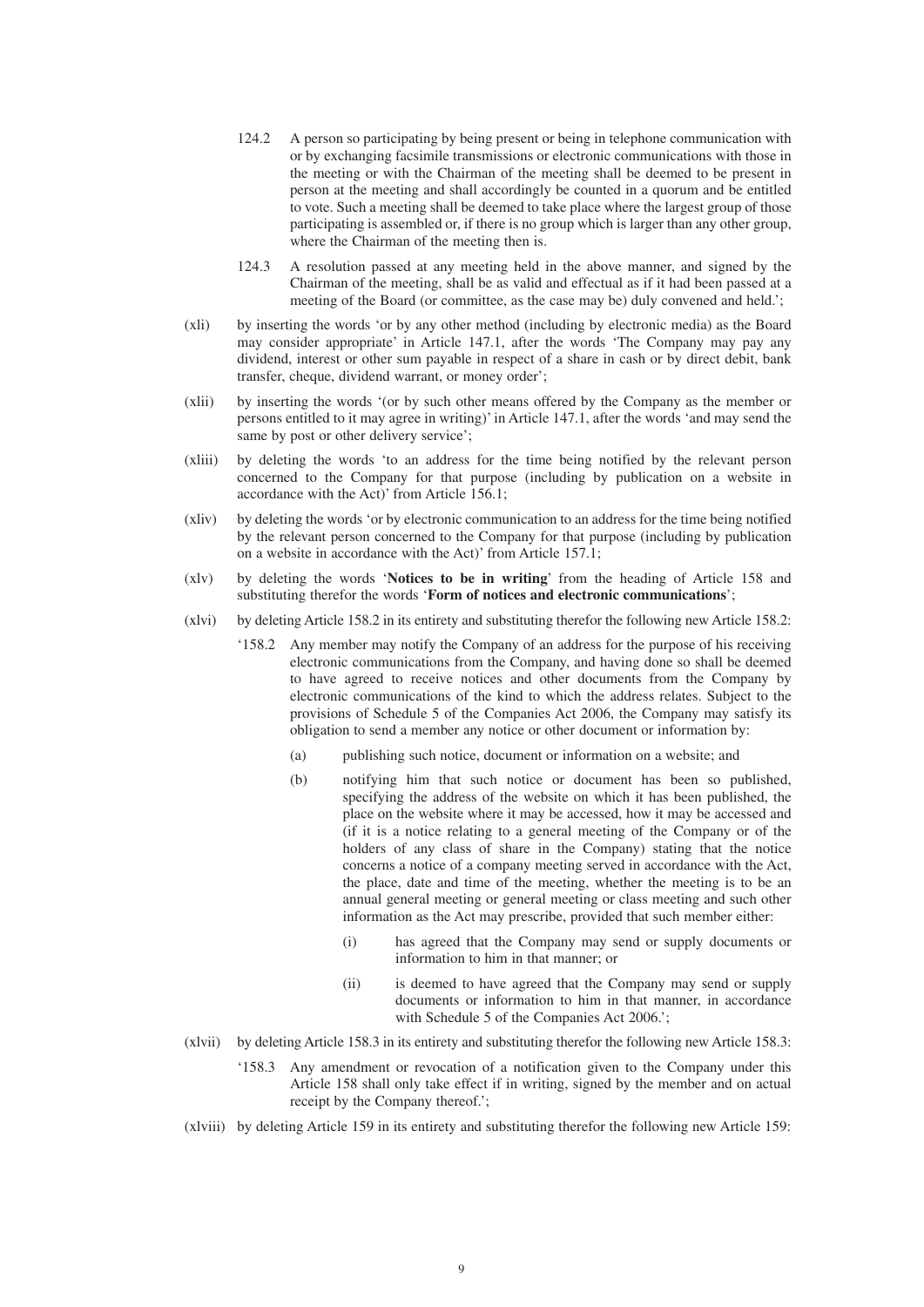#### '**159 Service of notice on members**

- 159.1 The Company may give any notice or document (including a share certificate) to a member, either personally or by sending it by post or other delivery service in a prepaid envelope addressed to the member at his registered address or by leaving it at that address or by any other means authorised in writing by the member concerned or, subject to and in accordance with the Companies Act 2006, by sending it in electronic form to an address for the time being notified to the Company by the member or by making it available on a website. In the case of a member registered on an overseas branch register any such notice or document may be posted either in the United Kingdom or in the territory in which such branch register is maintained.
- 159.2 In the case of joint holders of a share, all notices or documents shall be given to the joint holder whose name stands first in the Register in respect of the joint holding. Notice so given shall be sufficient notice to all the joint holders.
- 159.3 Where a member (or, in the case of joint holders, the person first named in the Register) has a registered address outside the United Kingdom but has notified the Company of an address within the United Kingdom at which notices or other documents may be given to him or, if the Board in its absolute discretion permits, an address to which notices or documents may be sent using electronic communications, he shall be entitled to have notices given to him at that address; but otherwise no such member shall be entitled to receive any notice or document from the Company.
- 159.4 If on three consecutive occasions notices or other documents have been sent through the post to any member at his registered address or his address for the service of notices but have been returned undelivered, such member shall not thereafter be entitled to receive notices or other documents from the Company until he shall have communicated with the Company and supplied in writing a new registered address or address within the United Kingdom for the service of notices or, if the Board in its absolute discretion permits, an address to which notices or documents may be sent using electronic communications.';
- (xlix) by inserting the words 'or to which notices may be sent using electronic communications' in Article 160.1 after the words 'at the address, if any, within the United Kingdom';
- (l) by deleting Article 161 in its entirety and substituting therefor the following new Article 161:

#### '**161 Evidence of service**

- 161.1 Any member present, in person or by proxy, at any meeting of the Company or of the holders of any class of shares of the Company shall for all purposes be deemed to have received due notice of such meeting, and, where requisite, of the purposes for which such meeting was called.
- 161.2 Any notice, certificate or other document, addressed to a member at his registered address or address for service in the United Kingdom shall, if sent by post, be deemed to have been served or delivered on the day after the day when it was put in the post. Proof that an envelope containing the notice or document was properly addressed and put into the post as a prepaid letter shall be conclusive evidence that the notice was given. Any notice, certificate or other document not sent by post but delivered or left at a registered address or address for service in the United Kingdom shall be deemed to have been served or delivered on the day on which it was so delivered or left.
- 161.3 Any notice or other document addressed to a member shall, if sent using electronic communications, be deemed to have been served or delivered at the expiration of 48 hours after the time it was first sent. In proving such service or delivery it shall be conclusive to prove that the address used for the electronic communication was correct and that the electronic communication was properly dispatched by the Company, unless the Company is aware that there has been a failure of delivery of such notice or document following at least two attempts in which case such notice or document shall be sent to the member at his registered address or address for service in the United Kingdom provided that the date of deemed service or delivery shall be 48 hours from the despatch of the original electronic communication in accordance with this Article.'; and
- (li) by deleting the words 'an extraordinary' from Article 166.1 and substituting therefor the words 'a special'; and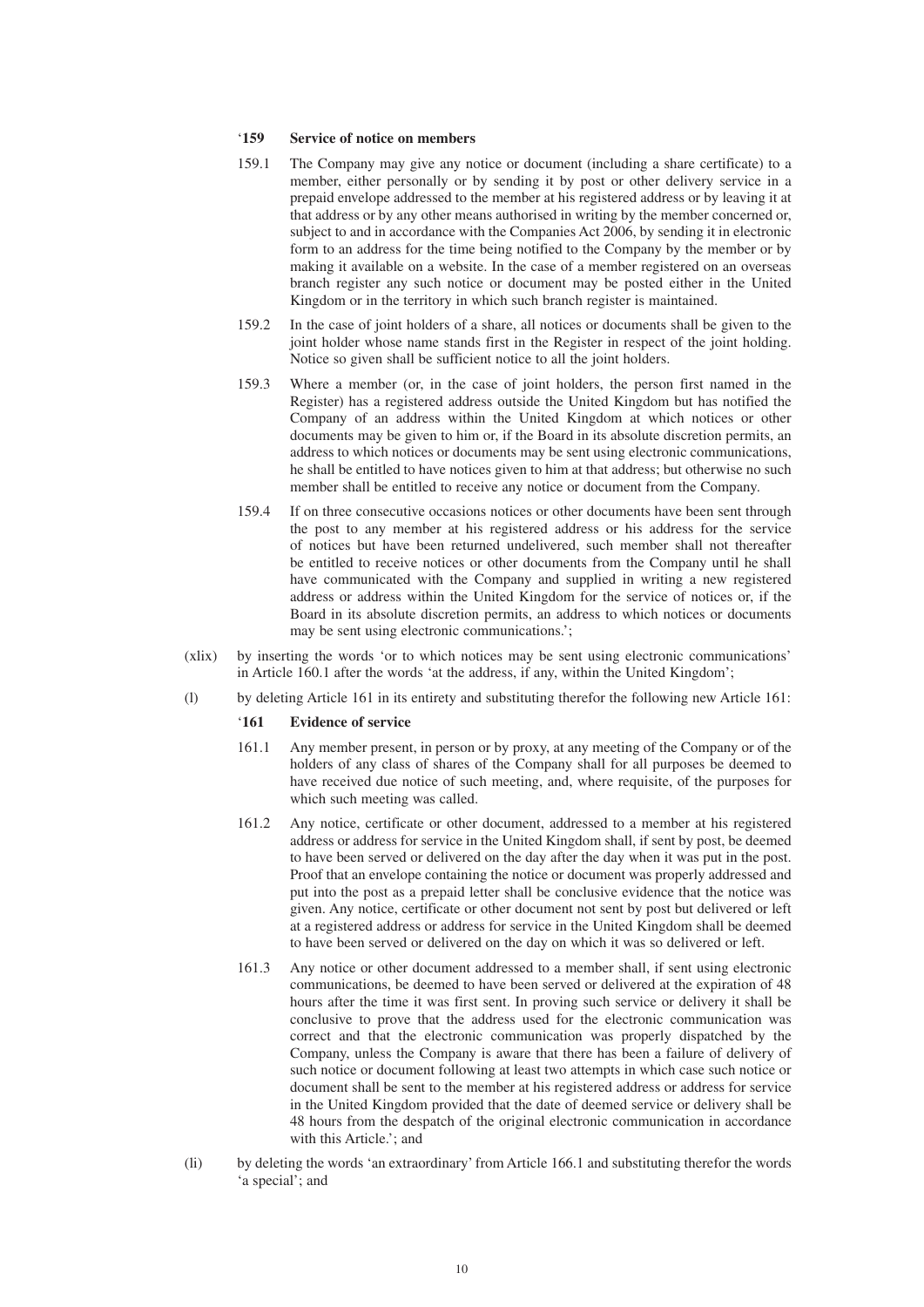(b) with effect from 0:01am on 1 October 2008:

by the deletion of the existing Articles 129 to 136 and the substitution therefor of the following new Articles 129 to 136D:

#### '**129 Director may have interests**

- 129.1 Provided that Article 131 and, where appropriate, Article 130 is complied with, a Director, notwithstanding his office:
	- (a) may be a party to or otherwise be interested in any transaction, arrangement or proposal with the Company or in which the Company is otherwise interested;
	- (b) may hold any other office or place of profit under the Company (except that of Auditor or of auditor of a subsidiary of the Company) in conjunction with the office of Director and may act by himself or through his firm in a professional capacity for the Company, and in any such case on such terms as to remuneration and otherwise as the Board may arrange, either in addition to or in lieu of any remuneration provided for by any other Article;
	- (c) may be a director or other officer of, or employed by, or a party to any transaction or arrangement with or otherwise interested in, any company promoted by the Company or in which the Company is otherwise interested or as regards which the Company has any powers of appointment; and
	- (d) shall not be liable to account to the Company for any profit, remuneration or other benefit realised by any office or employment or from any transaction, arrangement or proposal or from any interest in any body corporate, no such transaction, arrangement or proposal shall be liable to be avoided on the grounds of any such interest or benefit nor shall the receipt of any such profit, remuneration or any other benefit constitute a breach of his duty under the Companies Act 2006 or under the law not to accept benefits from third parties.

#### **130 Power of the Board to authorise conflicts of interests**

- 130.1 The Board may authorise any matter (as defined in Article 130.2) proposed to it in accordance with these Articles which would, if not so authorised, involve a breach by a Director of his duty to avoid conflicts of interest under the Companies Act 2006.
- 130.2 A "**matter**" means any matter which relates to a situation (a "**relevant situation**") in which a Director has, or can have, an interest which conflicts, or possibly may conflict, with the interests of the Company (including the exploitation of any property, information or opportunity, whether or not the Company could take advantage of it, but excluding any situation which cannot reasonably be regarded as likely to give rise to a conflict of interest).
- 130.3 The provisions of this Article do not apply to a conflict of interest arising in relation to a transaction or arrangement with the Company.
- 130.4 Any such authorisation will be effective only if:
	- (a) the relevant situation arises on or after 1 October 2008;
	- (b) any requirement as to quorum at the meeting at which the matter is considered is met without counting the Director in question or any other interested Director; and
	- (c) the matter was agreed to without their voting or would have been agreed to if their votes had not been counted.
- 130.5 The Board may (whether at the time of the giving of the authorisation or subsequently) make any such authorisation subject to any limits or conditions it expressly imposes but such authorisation is otherwise given to the fullest extent permitted.
- 130.6 The Board may vary or terminate any such authorisation at any time.

#### **131 Declaration of interests**

- 131.1 A Director shall declare the nature and extent of his interest in a relevant situation within Article 130 to the other Directors.
- 131.2 A Director who is aware that he is in any way interested in a proposed transaction or arrangement with the Company must declare the nature and extent of his interest to the other Directors.
- 131.3 A Director who is aware that he is in any way interested in a transaction or arrangement that has been entered into by the Company must declare the nature and extent of his interest to the other Directors, unless the interest has already been declared under Article 131.2.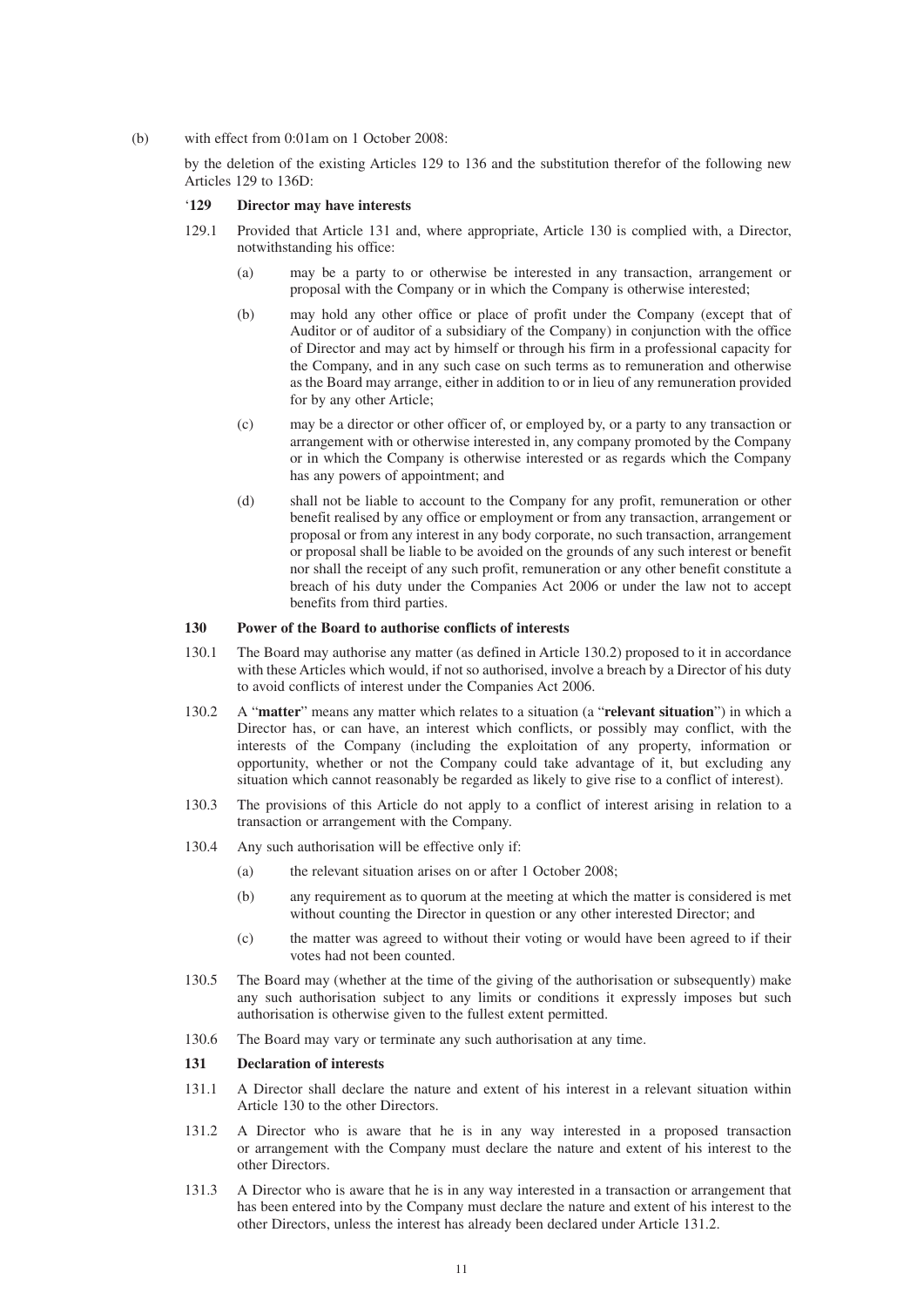- 131.4 The declaration of interest must (in the case of Article 131.3) and may, but need not (in the case of Article 131.1 or 131.2), be made:
	- (a) at a meeting of the Directors; or
	- (b) by general or specific notice to the Directors in accordance with the Companies Act 2006.
- 131.5 If a declaration of interest made pursuant to this Article 131 proves to be, or becomes, inaccurate or incomplete, a further declaration must be made.
- 131.6 Any declaration of interest required by Article 131.1 above must be made as soon as reasonably practicable.
- 131.7 Any declaration of interest required by Article 131.2 above must be made before the Company enters into the transaction or arrangement or, to the extent earlier, in the case of an interest which arises before 1 October 2008, at the first meeting of the Directors at which the question of entering into the proposed transaction or arrangement is first taken into consideration.
- 131.8 Any declaration of interest under Article 131.3 above must be made as soon as reasonably practicable. Failure to comply with this requirement does not affect the underlying duty to make the declaration of interest.
- 131.9 For the purposes of Articles 131.1, 131.2 and 131.3, a Director need not declare an interest which arises on or after 1 October 2008:
	- (a) if it cannot reasonably be regarded as likely to give rise to a conflict of interest;
	- (b) if, or to the extent that, the other Directors are already aware of it; or
	- (c) if, or to the extent that, it concerns terms of his service contract that have been or are to be considered:
		- (i) by a meeting of the Directors; or
		- (ii) by a committee of the Directors appointed for the purpose under these Articles.

#### **132 Entitlement to keep information confidential**

- 132.1 Subject to Article 132.2, a Director shall be under no duty to the Company with respect to any information which he obtains or has obtained otherwise than as a Director of the Company and in respect of which he has a duty of confidentiality to another person. In particular, the Director shall not be in breach of the general duties he owes to the Company under the Companies Act 2006 because he fails:
	- (a) to disclose any such information to the Board or to any Director or other officer or employee of the Company; and/or
	- (b) to use or apply any such information in performing his duties as a Director of the Company.
- 132.2 To the extent that the relationship between a Director and a person to whom he owes a duty of confidentiality gives rise to a conflict of interest or possible conflict of interest, Article 132.1 applies only if the existence of that relationship has been authorised by the Board pursuant to Article 130.

#### **133 Avoiding conflicts of interest**

- 133.1 Where the existence of a Director's relationship with another person is authorised by the Board pursuant to Article 130 (and subject to any limits or conditions imposed pursuant to Article 130.5) and his relationship with that person gives rise to a conflict of interest or possible conflict of interest, the Director shall not be in breach of the general duties he owes to the Company under the Companies Act 2006 because he:
	- (a) absents himself from meetings of the Board at which any matter relating to the conflict of interest or possible conflict of interest will or may be discussed or from the discussion of any such matter at a meeting or otherwise; and/or
	- (b) makes arrangements not to receive documents and information relating to any matter which gives rise to the conflict of interest or possible conflict of interest sent or supplied by the Company and/or makes arrangements for such documents and information to be received and read by a professional adviser,

for so long as he reasonably believes such conflict of interest or possible conflict of interest subsists.

#### **134 Overriding principles**

134.1 The provisions of Articles 132 and 133 are without prejudice to any equitable principle or rule of law which may excuse the Director from: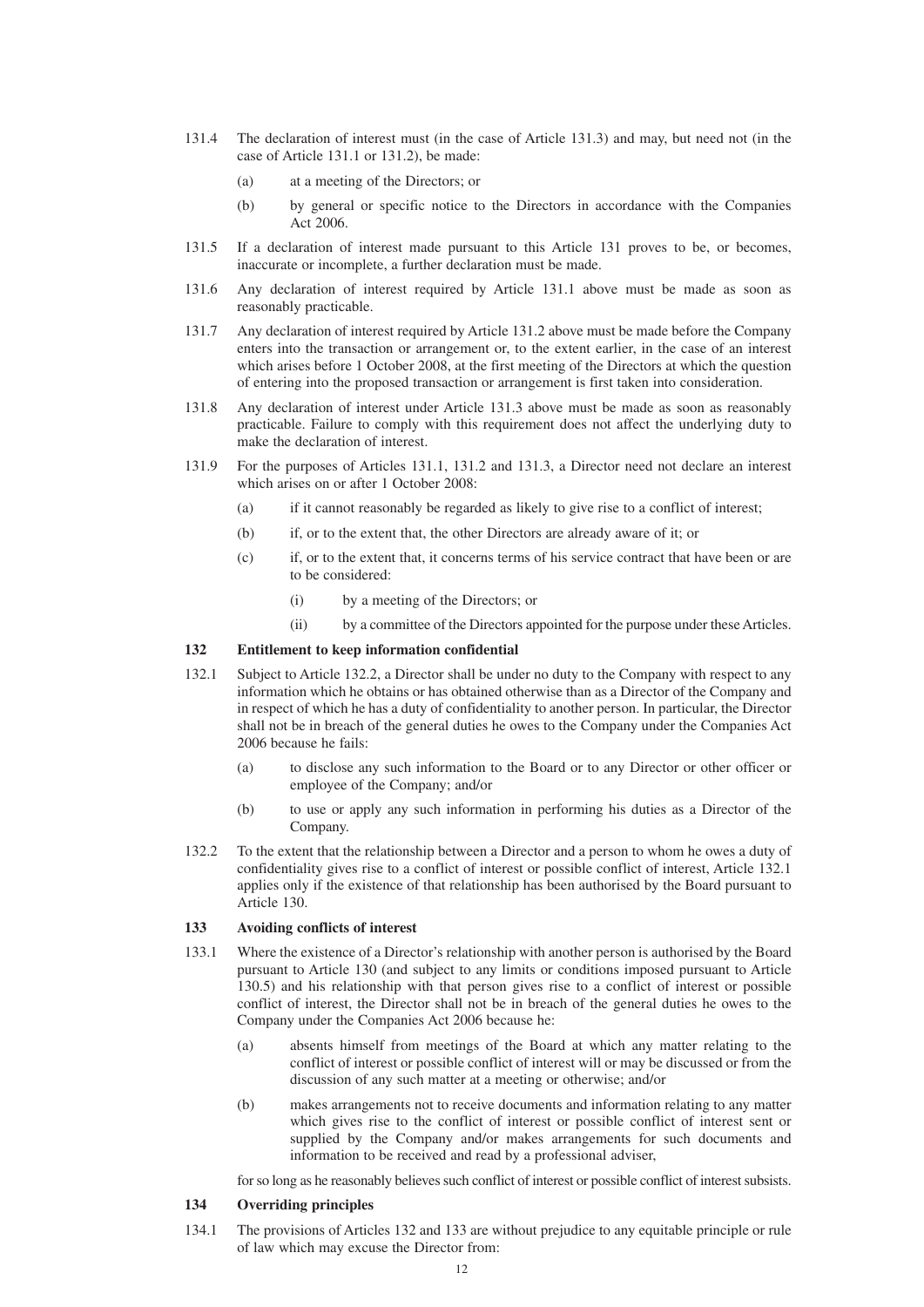- (a) disclosing information in circumstances where disclosure would otherwise be required under these Articles; or
- (b) attending meetings or discussions or receiving documents and information as referred to in Article 133, in circumstances where such attendance or receiving such documents and information would otherwise be required under these Articles.

#### **135 Interested Director not to vote or count for quorum**

- 135.1 A Director shall not vote on, or be counted in the quorum in relation to, any resolution of the Board or of a committee of the Board concerning any arrangement, transaction or proposal in which he has an interest which may reasonably be regarded as likely to give rise to a conflict of interest and, if he purports to do so, his vote shall not be counted, but this prohibition shall not apply and the Director may vote (and be counted in the quorum) in respect of any resolution concerning any one or more of the following matters:
	- (a) any transaction or arrangement in which he is interested by means of an interest in shares, debentures or other securities or otherwise in or through the Company;
	- (b) the giving of any guarantee, security or indemnity in respect of money lent to, or obligations incurred by him or any other person at the request of or for the benefit of, the Company or any of its subsidiary undertakings;
	- (c) the giving of any guarantee, security or indemnity in respect of a debt or obligation of the Company or any of its subsidiary undertakings for which he himself has assumed responsibility in whole or in part under a guarantee or indemnity or by the giving of security;
	- (d) the giving of any other indemnity where all other Directors are also being offered indemnities on substantially the same terms;
	- (e) any proposal concerning an offer of shares or debentures or other securities of or by the Company or any of its subsidiary undertakings in which offer he is, or may be, entitled to participate as a holder of securities or in the underwriting or subunderwriting of which he is to participate;
	- (f) any proposal concerning any other body corporate in which he does not to his knowledge have an interest (as the term is used in Part 22 the Companies Act 2006) in one per cent. or more of the issued equity share capital of any class of such body corporate (calculated exclusive of any shares of that class in that company held as treasury shares) nor to his knowledge hold one per cent. or more of the voting rights which he holds as Shareholder or through his direct or indirect holding of financial instruments (within the meaning of the Disclosure and Transparency Rules) in such body corporate;
	- (g) any proposal relating to an arrangement for the benefit of the employees of the Company or any of its subsidiary undertakings which does not award him any privilege or benefit not generally awarded to the employees to whom such arrangement relates;
	- (h) any proposal concerning insurance which the Company proposes to maintain or purchase for the benefit of Directors or for the benefit of persons who include Directors: or
	- (i) any proposal concerning the funding of expenditure for the purposes referred to in Article 168.2 or doing anything to enable such Director or Directors to avoid incurring such expenditure.

#### **136 Director's interest in own appointment**

136.1 A Director shall not vote or be counted in the quorum on any resolution of the Board or committee of the Board concerning his own appointment (including fixing or varying the terms of his appointment or its termination) as the holder of any office or place of profit with the Company or any company in which the Company is interested. Where proposals are under consideration concerning the appointment (including fixing or varying the terms of appointment or its termination) of two or more Directors to offices or places of profit with the Company or any company in which the Company is interested, such proposals may be divided and a separate resolution considered in relation to each Director. In such case each of the Directors concerned (if not otherwise debarred from voting under these Articles) shall be entitled to vote (and be counted in the quorum) in respect of each resolution except that concerning his own appointment.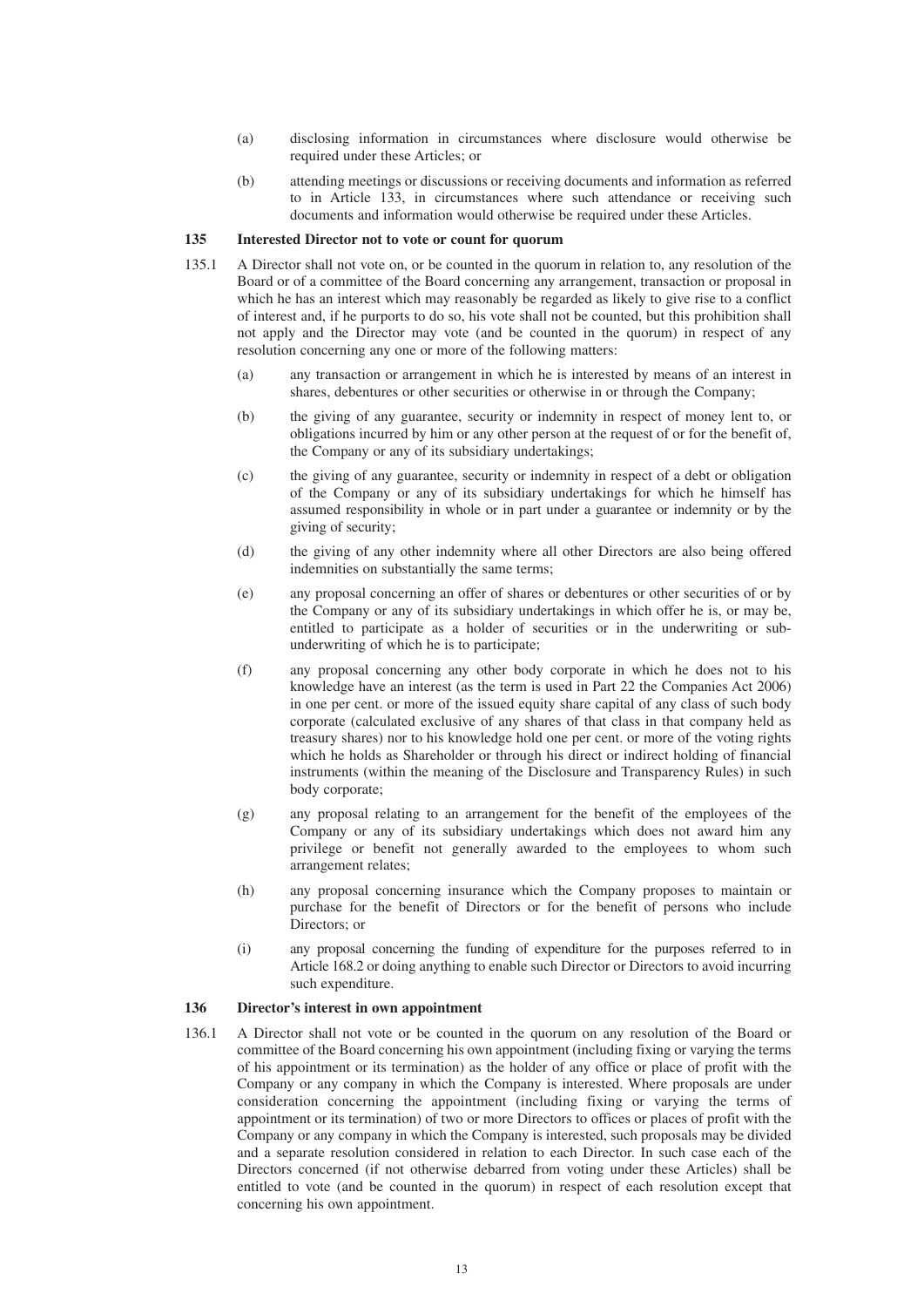#### **136A Chairman's ruling conclusive on Director's interest**

136A.1 If any question arises at any meeting as to whether an interest of a Director (other than the Chairman's interest) shall reasonably be regarded as likely to give rise to a conflict of interest or as to the entitlement of any Director (other than the Chairman) to vote or be counted in a quorum, and such question is not resolved by his voluntarily agreeing to abstain from voting or being counted in the quorum, such question shall be referred to the Chairman of the meeting. The Chairman's ruling in relation to the Director concerned shall be final and conclusive except in a case where the nature or extent of the interest of the Director concerned (so far as it is known to him) has not been fairly disclosed to the Board.

#### **136B Directors' resolution conclusive on Chairman's interest**

136B.1 If any question arises at any meeting as to whether an interest of the Chairman shall reasonably be regarded as likely to give rise to a conflict of interest or as to the entitlement of the Chairman to vote or be counted in a quorum, and such question is not resolved by his voluntarily agreeing to abstain from voting or being counted in the quorum, such question shall be decided by resolution of the Directors or committee members present at the meeting (excluding the Chairman), whose majority vote shall be final and conclusive except in a case where the nature or extent of the interest of the Chairman (so far as it is known to him) has not been fairly disclosed to the Board.

#### **136C Company may suspend or relax provisions**

136C.1 Subject to the provisions of the Companies Act 2006 and to the Listing Rules, the Company may by ordinary resolution suspend or relax the provisions of Articles 129 to 136B, either generally or in respect of any particular matter, or ratify any transaction not duly authorised by reason of a contravention of these Articles.

#### **136D Definitions**

- 136D.1 For the purpose only of Articles 129 to 136D:
	- (a) a "**conflict of interest**" includes a conflict of interest and duty and a conflict of duties;
	- (b) an "**interest**" means a direct or an indirect interest; and
	- (c) an "**interest, transaction or arrangement of which a Director is aware**" includes an interest, transaction or arrangement of which that Director ought reasonably to be aware?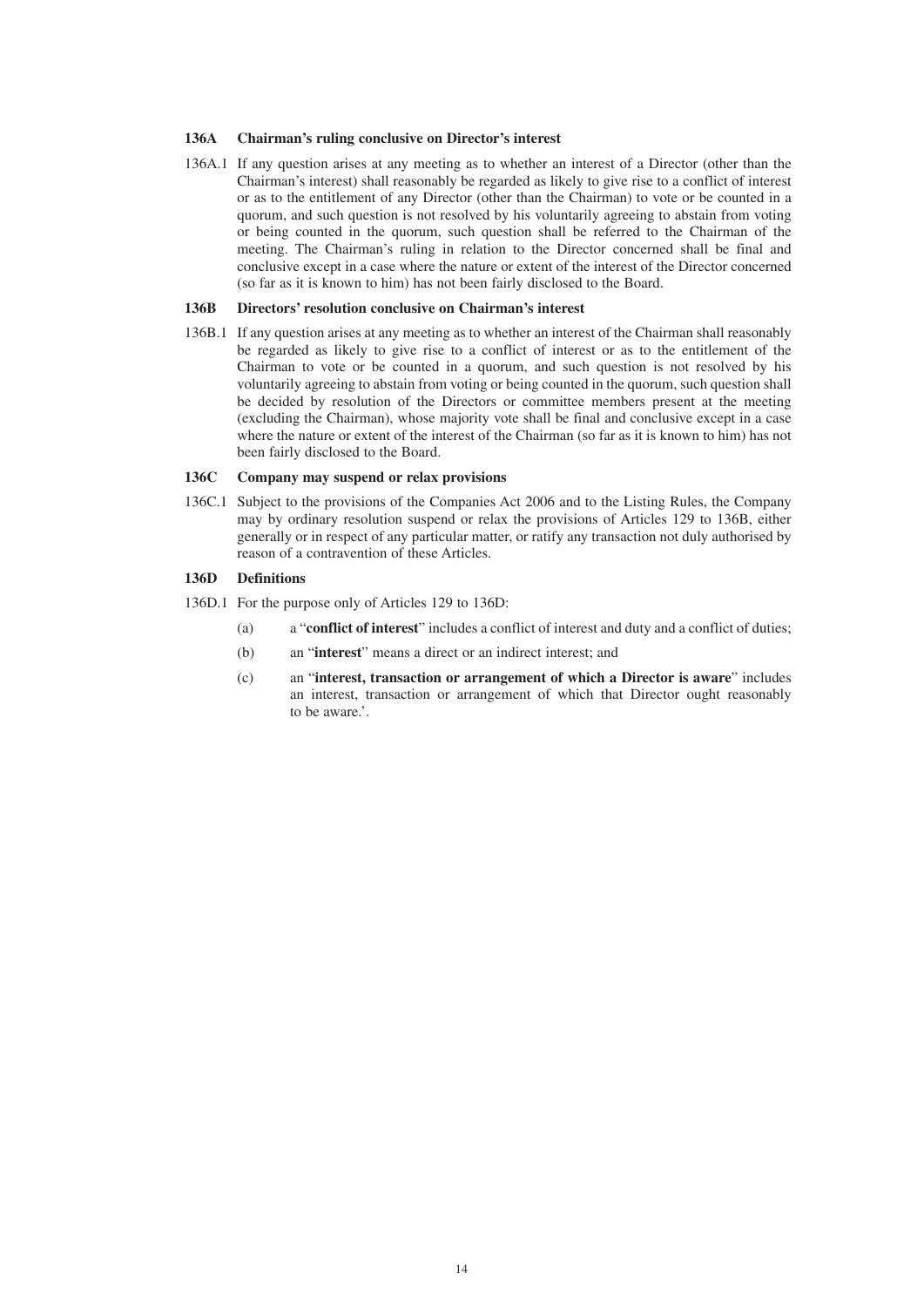# Workspace Group PLC

*(Incorporated and registered in England and Wales under number 2041612)*

## NOTICE OF ANNUAL GENERAL MEETING

NOTICE IS HEREBY GIVEN that the twenty-second Annual General Meeting of the Company will be held at the Company's registered office at Magenta House, 85 Whitechapel Road, London, E1 1DU at 11:00 a.m. on Tuesday, 29 July 2008 for the following purposes:

#### **As ordinary business:**

- 1. To receive and adopt the Company's annual report and accounts for the financial year ended 31 March 2008 and the reports of the directors and the auditors thereon.
- 2. To declare a final dividend of 3.04 pence per share in respect of the financial year ended 31 March 2008, payable on 6 August 2008 to Shareholders entered on the register of members at the close of business on 11 July 2008.
- 3. To re-elect as a director Mr H Platt who retires by rotation and, being eligible, offers himself for re-election.
- 4. To re-elect as a director Mr B Cragg who retires by rotation and, being eligible, offers himself for re-election.
- 5. To re-elect as a director Mr G Clemett who has been appointed as a director since the last annual general meeting and, being eligible, offers himself for re-election.
- 6. To consider and, if thought fit, approve the report on directors' remuneration contained within the annual report and accounts for the financial year ended 31 March 2008.
- 7. To re-appoint PricewaterhouseCoopers LLP as auditors of the Company for the ensuing year and to authorise the directors to determine their remuneration.

#### **As special business:**

- 8. To consider and, if thought fit, to pass the following resolution as an ordinary resolution, namely:
	- THAT:
	- (a) the directors be and they are hereby generally and unconditionally authorised, in accordance with section 80 of the Companies Act 1985 (the **'Act'**), to exercise all the powers of the Company to allot relevant securities, up to an aggregate nominal amount of £5,800,000 during the period commencing on the date of the passing of this resolution and expiring at the conclusion of the next annual general meeting of the Company or, if earlier, 15 months after the date of the passing of this resolution), but so that this authority shall allow the Company to make offers or agreements before the expiry of this authority which would or might require relevant securities to be allotted after such expiry and notwithstanding such expiry the directors may allot relevant securities in pursuance of such offers or agreements;
	- (b) all authorities previously conferred under section 80 of the Act be and they are hereby revoked, provided that such revocation shall not have retrospective effect;
	- (c) words and expressions defined in or for the purposes of Part IV of the Act shall bear the same meanings in this resolution; and
	- (d) references in this resolution to the Act, or to sections of the Act, shall, where the context requires and where appropriate, include references to the Companies Act 2006 ('**CA 2006**') and any corresponding or similar sections of CA 2006, it being the intention that, to the extent permitted by law, the authorities and powers contained in this resolution shall continue in full force and effect notwithstanding any repeal of the Act or any relevant part or section thereof.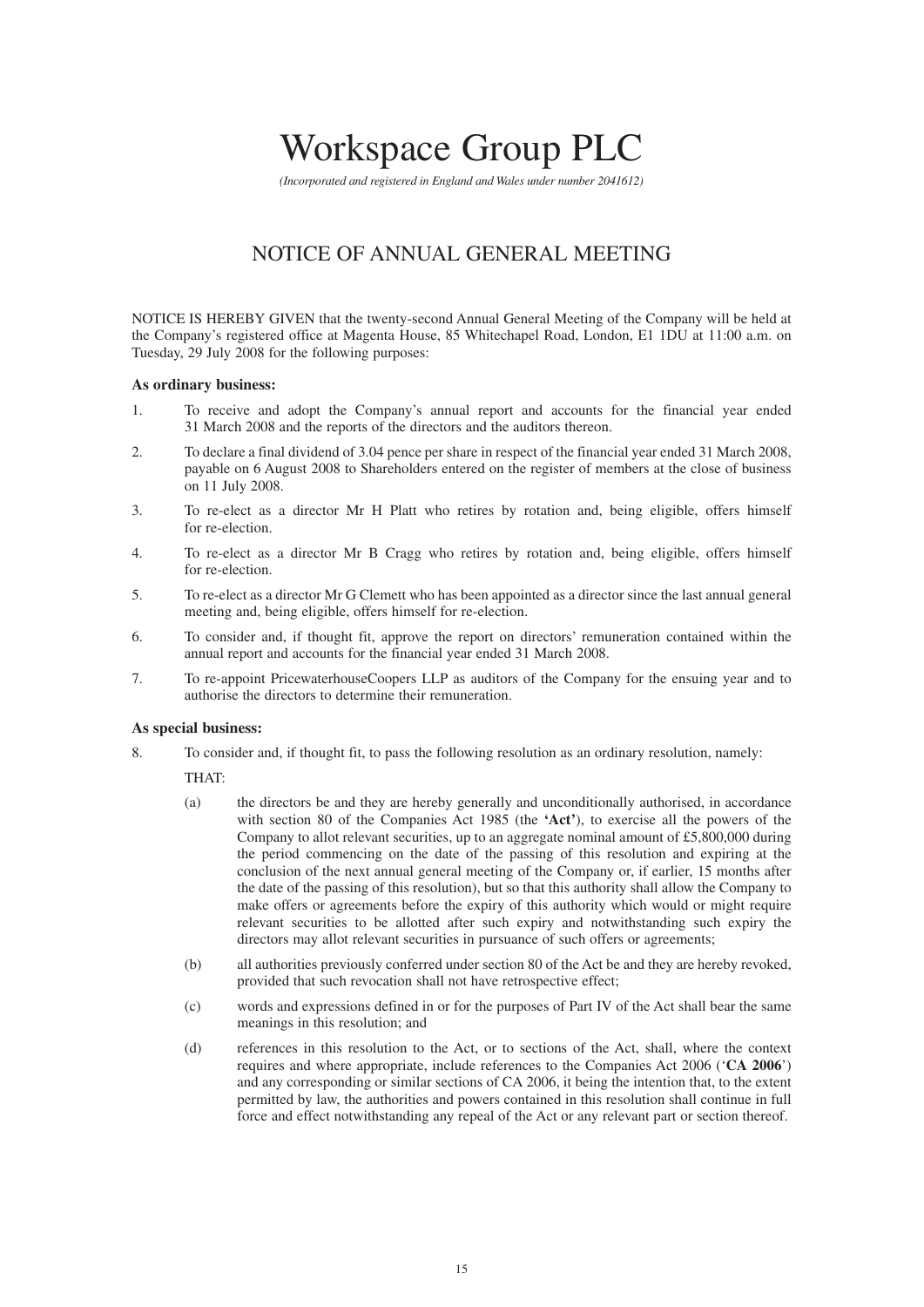9. To consider and, if thought fit, to pass the following resolution as a special resolution, namely:

THAT:

- (a) the directors be and they are hereby empowered, pursuant to section 95 of the Companies Act 1985 (the '**Act**'):
	- (i) subject to the passing of the resolution numbered 8 set out in the notice of this meeting, to allot equity securities pursuant to the authority given in accordance with section 80 of the Act by the said resolution numbered 8; and
	- (ii) to transfer equity securities which are held by the Company in treasury,

as if section 89(1) of the Act did not apply to any such allotment or transfer, provided that this power shall be limited to the allotment or transfer of equity securities:

- (A) in connection with or the subject of an offer or invitation, open for acceptance for a period fixed by the directors, to holders of ordinary shares in the Company and to holders of such other equity securities of the Company as the directors may determine in proportion (as nearly as may be) to their respective holdings on a record date fixed by the directors or (where applicable) in accordance with the rights for the time being attached to such equity securities (including equity securities which, in connection with such offer or invitation, are the subject of such exclusions or other arrangements as the directors may deem necessary or expedient to deal with fractional entitlements or with legal or practical problems under the laws of, or the requirements of any regulatory body or any stock exchange in, any territory or otherwise howsoever);
- (B) in connection with the terms of any share option scheme for the time being operated by the Company (and any shares acquired or held by the Company in treasury may be transferred in satisfaction of the exercise of options under any such scheme); and
- (C) otherwise than pursuant to sub-paragraphs (A) or (B) up to an aggregate nominal amount of  $£871,560$ .

and shall expire at the conclusion of the next annual general meeting of the Company or, if earlier, 15 months after the date of the passing of this resolution 9, except that the Company may before such expiry make offers or agreements which would or might require equity securities to be allotted or transferred after such expiry and notwithstanding such expiry the directors may allot or transfer equity securities in pursuance of such offers or agreements;

- (b) all powers previously conferred under section 95 of the Act be and they are hereby revoked, provided that such revocation shall not have retrospective effect;
- (c) words and expressions defined in or for the purposes of Part IV of the Act shall bear the same meanings in this resolution; and
- (d) references in this resolution to the Act, or to sections of the Act, shall, where the context requires and where appropriate, include references to the Companies Act 2006 ('**CA 2006**') and any corresponding or similar sections of CA 2006, it being the intention that, to the extent permitted by law, the authorities and powers contained in this resolution shall continue in full force and effect notwithstanding any repeal of the Act or any relevant part or section thereof.
- 10. To consider and, if thought fit, to pass the following resolution as a special resolution, namely:

THAT the Company be and is hereby generally and unconditionally authorised in accordance with section 166 of the Companies Act 1985 (the '**Act**') to make market purchases (within the meaning of section 163(3) of the Act) of ordinary shares of 10p each in the capital of the Company ('**Ordinary Shares**') on such terms and in such manner as the directors may from time to time determine, provided that:

- (a) the maximum number of Ordinary Shares hereby authorised to be acquired is 17,431,380;
- (b) the minimum price which may be paid for an Ordinary Share is 10p;
- (c) the maximum price which may be paid for an Ordinary Share is an amount equal to 105% of the average of the middle market quotations for an Ordinary Share (as derived from the London Stock Exchange Daily Official List) for the five business days immediately preceding the day on which that Ordinary Share is contracted to be purchased;
- (d) the minimum and maximum prices per Ordinary Share referred to in sub-paragraphs (b) and (c) of this resolution are in each case exclusive of any expenses payable by the Company;
- (e) the authority conferred by this resolution shall expire on 28 January 2010, or at the conclusion of the AGM of the Company to be held in 2009, if earlier, unless such authority is varied, revoked or renewed prior to such time by the Company in general meeting by special resolution;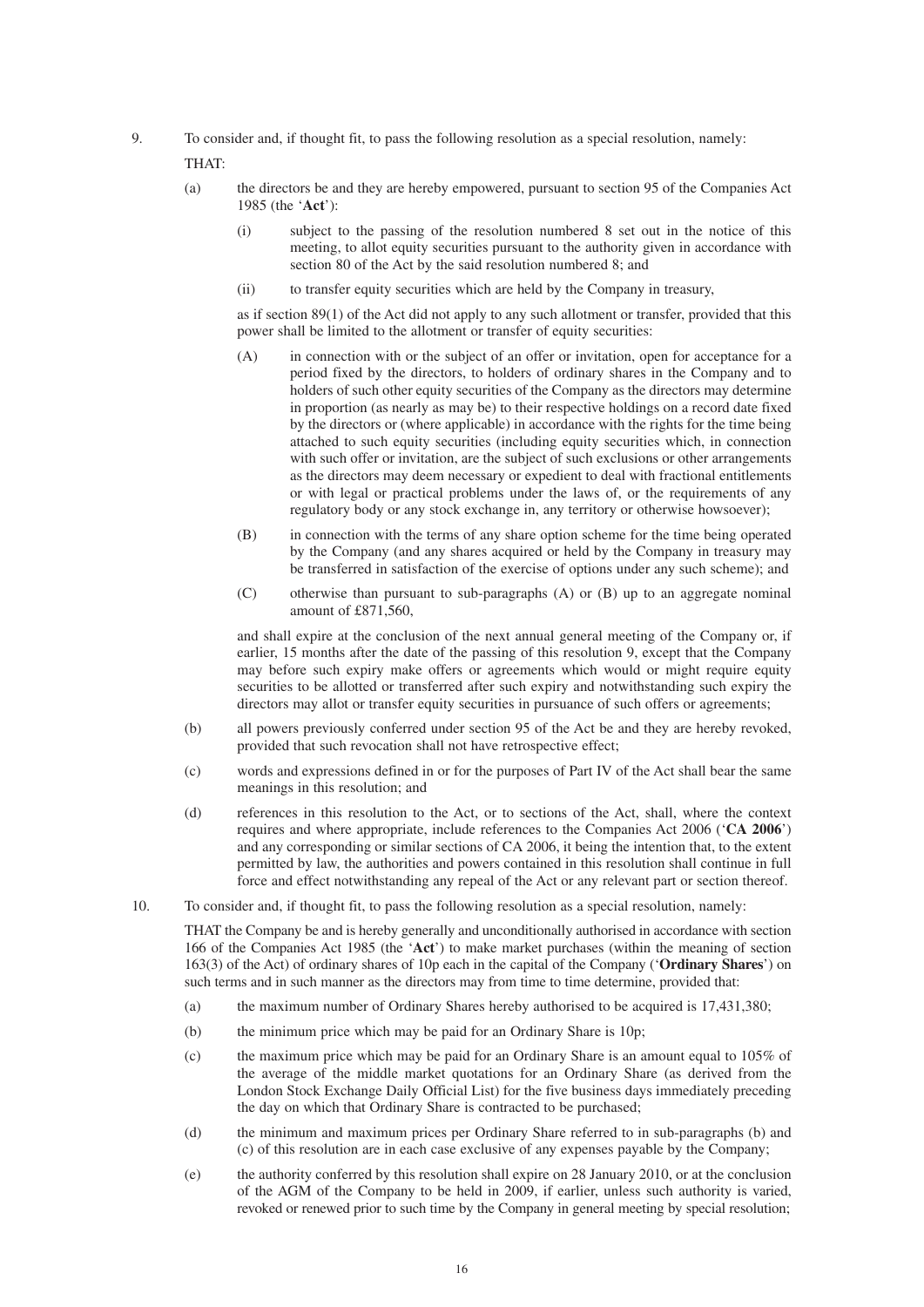- (f) the Company may enter into a contract to purchase Ordinary Shares under the authority conferred by this resolution prior to the expiry of such authority which will or may be completed wholly or partly after expiry of such authority and may make a purchase of Ordinary Shares in pursuance of any such contract; and
- (g) references in this resolution to the Act, or to sections of the Act, shall, where the context requires and where appropriate, include references to the Companies Act 2006 ('**CA 2006**') and any corresponding or similar sections of CA 2006, it being the intention that, to the extent permitted by law, the authorities and powers contained in this resolution shall continue in full force and effect notwithstanding any repeal of the Act or any relevant part or section thereof.
- 11. To consider and, if thought fit, to pass the following resolution as an ordinary resolution, namely:

THAT the Company be authorised, subject to and in accordance with the provisions of the Companies Act 2006, to send, convey, or supply all types of notices, documents or information to the members by means of electronic equipment for the processing (including, without limitation, by means of digital compression), storage and transmission of data, using wires, radio optical technologies, or any other electromagnetic means, including, without limitation, by making such notices, documents or information available on a website.

12. To consider and, if thought fit, to pass the following resolution as a special resolution, namely:

THAT the articles of association of the Company be and are hereby amended in the manner set out in the appendix to the circular to Shareholders (containing a notice of this meeting) dated 27 June 2008.

13. To consider and, if thought fit, to pass the following resolution as an ordinary resolution, namely:

THAT the payments made by the Company in respect of Non-Executive Directors' fees, insofar as they exceed the aggregate limit in Article 103.1 of the Articles of Association of the Company, be and are hereby ratified.

14. To consider and, if thought fit, to pass the following resolution as an ordinary resolution, namely:

THAT the maximum aggregate fees which the directors of the Company are entitled to receive pursuant to Article 103.1 of the Articles of Association of the Company be increased to £400,000 per annum.

By order of the Board Amanda Whalley Secretary Dated: 27 June 2008

*Registered Office:* Magenta House 85 Whitechapel Road London E1 1DU